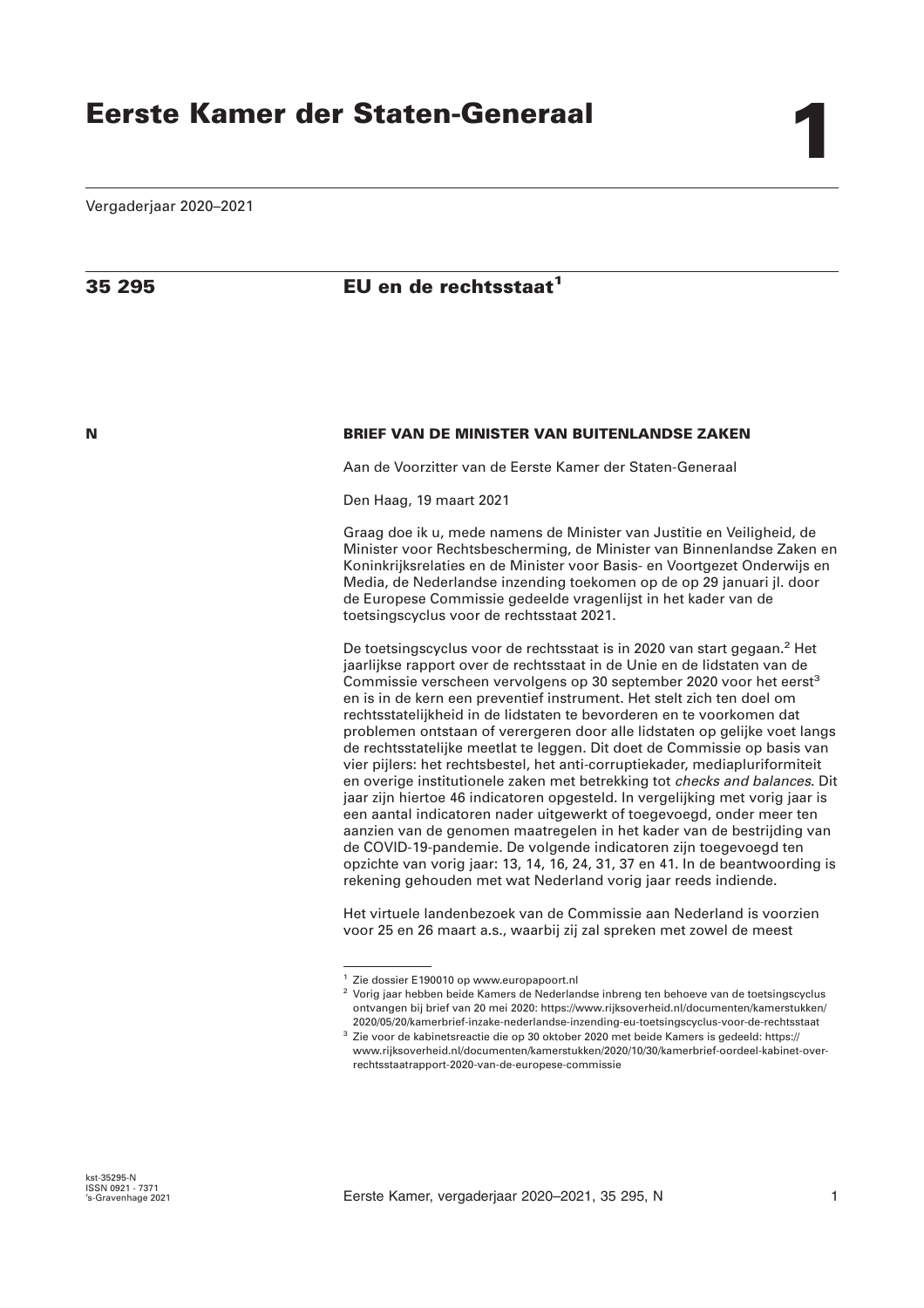betrokken vakdepartementen als ook met relevante (beroeps)organisaties die actief zijn op het terrein van de rechtsstaat.

De Commissie is voornemens om op basis van onder meer de verkregen input en de landenbezoeken het Rechtsstaatrapport 2021 in de maand juli te publiceren. Het rapport zal vervolgens onderwerp zijn van bespreking tijdens de jaarlijkse rechtsstatelijkheidsdialoog in de Raad Algemene Zaken. Daarnaast is de verwachting, in lijn met de Nederlandse inzet, dat net als vorig jaar tevens bespreking zal plaatsvinden in het kader van de JBZ-Raad.

De Minister van Buitenlandse Zaken, S.A. Blok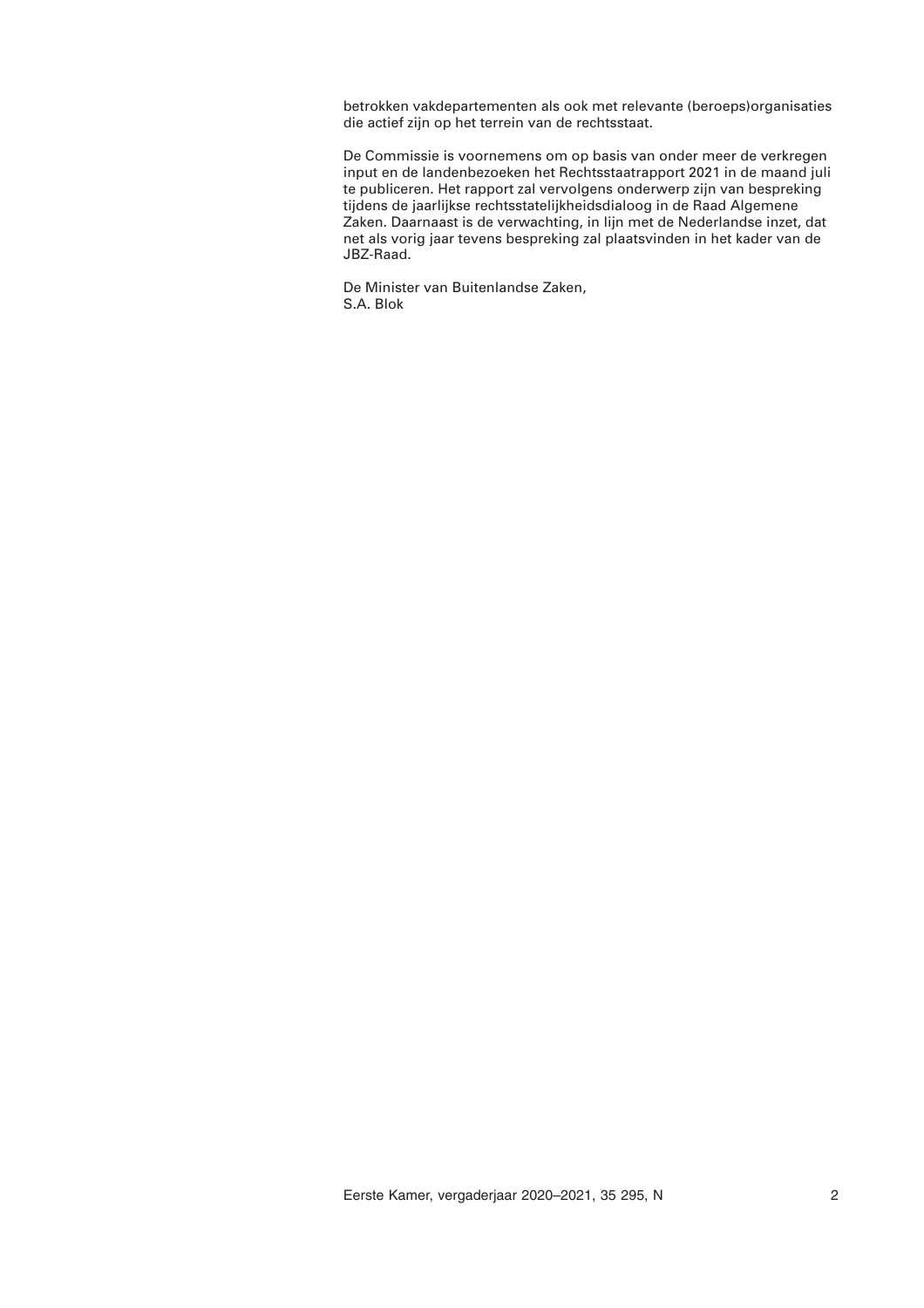# **Rule of Law Report 2021 – Input from The Netherlands**

## **I. Justice System**

### *A. Independence*

1. Appointment and selection of judges<sup>4</sup>, prosecutors and court presidents

No substantial changes have been made since the publication of the Rule of Law Report 2020 within the framework of appointing and selection of judges and prosecutors.

With regards to the newly added element of appointment and selection of court presidents the following information is relevant. A court president is appointed by Royal Decree (*koninklijk besluit*) for a period a six years. An extension for three years is possible. The Council for the Judiciary recommends the appointee for appointment as court president to the Minister for Legal Protection. The Minister sends a request for a Royal Decree to appoint a court president to the King as a formal requirement. The Council for the Judiciary is obliged in the selection procedure for a court president to involve the Board of the Court and the Works Council (*Ondernemingsraad*). Also, the Courts Council (*gerechtsvergadering*, Article 22 and 28 Law on the Judicial Organization) has the right to be heard. All judicial officers (judges) of the Court are part of the Court's Council.

In last year's report, it was mentioned that a Commission of State on the reform of the parliamentary system (*Commissie-Remkes*) has advised on the manner of selection and appointment of the members of the Supreme Court. The Commission proposes a different selection and appointment procedure. The government concurred with the advice of the Commission and has drawn up a proposal to change the relevant provision in the Constitution. The proposal envisages the replacement of the nomination of a candidate by the majority of the House of Representatives by a nomination committee. The proposal is currently pending before the Council of State (Advisory Division) for advice.

2. Irremovability of judges; including transfers, dismissal and retirement regime of judges, court presidents and prosecutors

Other than specified below, no substantial changes have occurred since the publication of the Rule of Law Report 2020.

The age for retirement for judges is 70 years. Due to the Covid-19 pandemic, the judiciary experienced an increase in backlogs. Therefore a temporary arrangement has been made to appoint retired judges until their 73th as substitute judges. This is regulated in the Second Temporary Law on Covid-19 (8 July 2020).

The creation of substitute judges happens upon recommendation from the board of the court to the Council of the Judiciary. The Council of the Judiciary, as formal requirement, recommends the Minister for Legal Protection to send a Royal Decree to the Head of State, the King, to appoint the recommended person.

 $4$  The reference to «judges» concerns judges at all level and types of courts as well as judges at constitutional courts.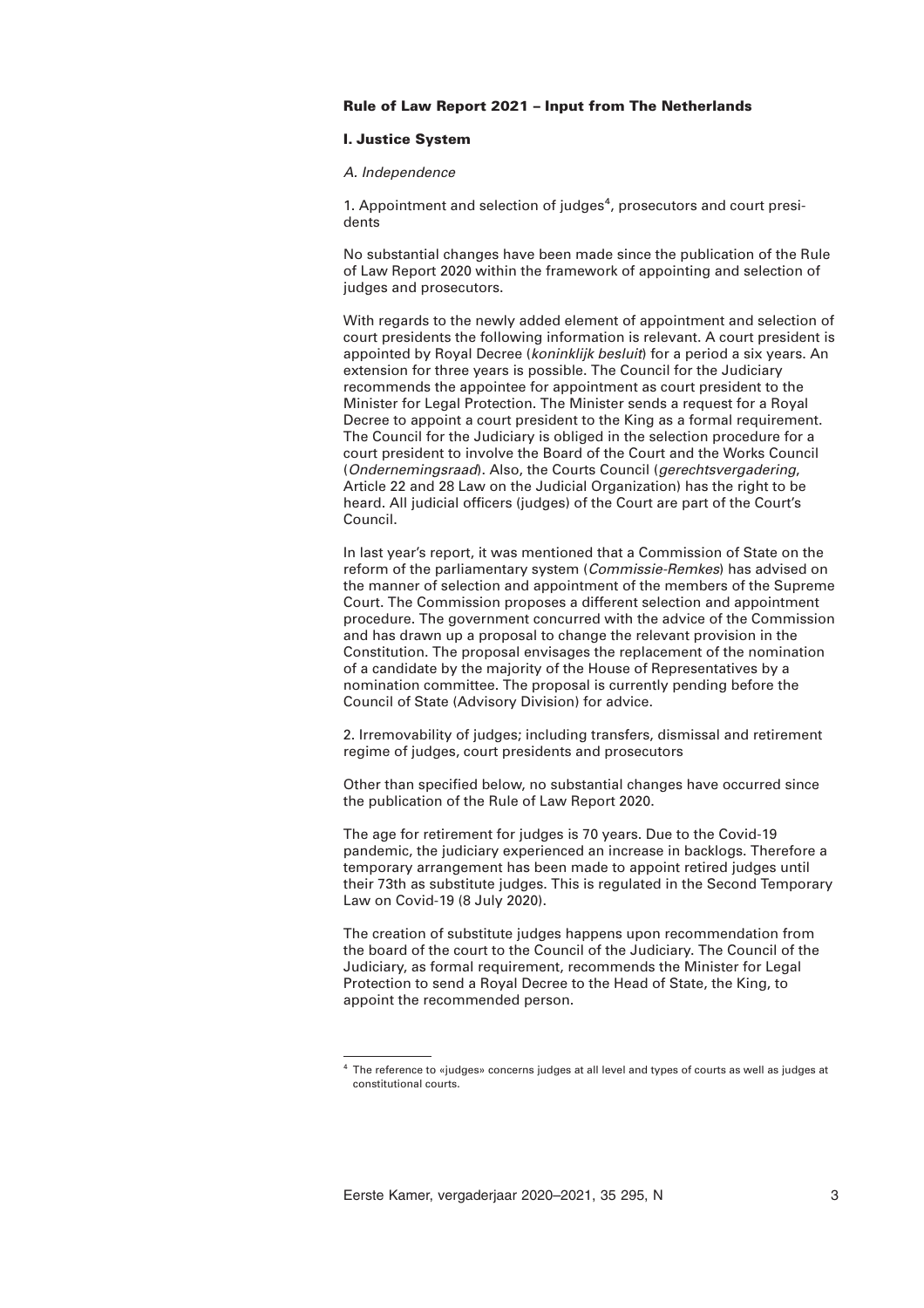3. Promotion of judges and prosecutors

No substantial changes have been made since the publication of the Rule of Law Report 2020 with regards to the promotion of judges and prosecutors.

4. Allocation of cases in courts

The board of the courts in all district courts publishes the method of allocation of cases for the different legal areas. As a rule, the allocation is organized at random. In the administrative regulations published by the boards of the district courts, the cases that will not be allocated at random are specified in case of specific necessary expertise. After allocation, the name of the judge is announced to the parties. A transfer of a case to a different judge is only possible under the conditions as published in the specific allocation method. The notification of the transfer to the parties in the case includes the specific reasons for the transfer.

As mentioned last year, the Council for the Judiciary and the Presidents of the courts published a new code for the allocation of cases in January 2020. The main objective of the code is to update standards to better meet the international requirements, including case law of the European Court of Human Rights. Allocation of cases will be assigned as objectively as possible. Cases that cannot be allocated at random are limited to specific criteria such as a specific necessary expertise. The criteria for the allocation of cases must be objective, transparent and verifiable. Because of the new code for the allocation of cases, the methods concerning the allocation of cases have been revised. They will be published and enter into force by 1 April 2021.

5. Independence (including composition and nomination of its members), and powers of the body tasked with safeguarding the independence of the judiciary (e.g. Council for the Judiciary)

Other than specified below, no substantial changes have occurred since the publication of the Rule of Law Report 2020.

## Appointment of board members

Since last year, the Council for the Judiciary has modified the internal procedure for the appointment of members of the board of a court. To improve transparency and the information position of employees, all relevant internal documents on the procedure will be accessible to all employees of the court on the internal website. Currently, the court provides a profile of the requirements of the candidate board member on the internal website. These profiles are made in consultation with the Council for the Judiciary, the board of the court, the court meeting and the Works Council. In the selection procedure the board of the court, the court meeting and the court council are involved.

The Advisory Division of the Council of State has issued further guidance (23 September 2020) on the process of appointment of members of board members in the judiciary. It concludes there is no need to alter the current legal system. The system is in accordance with the principles of the rule of law and the international standards. It was recommended, yet not required, by the Advisory Division of the Council of State to enlarge the role of local judges in the appointment process at their specific court and it was recommended to increase transparency of the appointment procedures for local employees.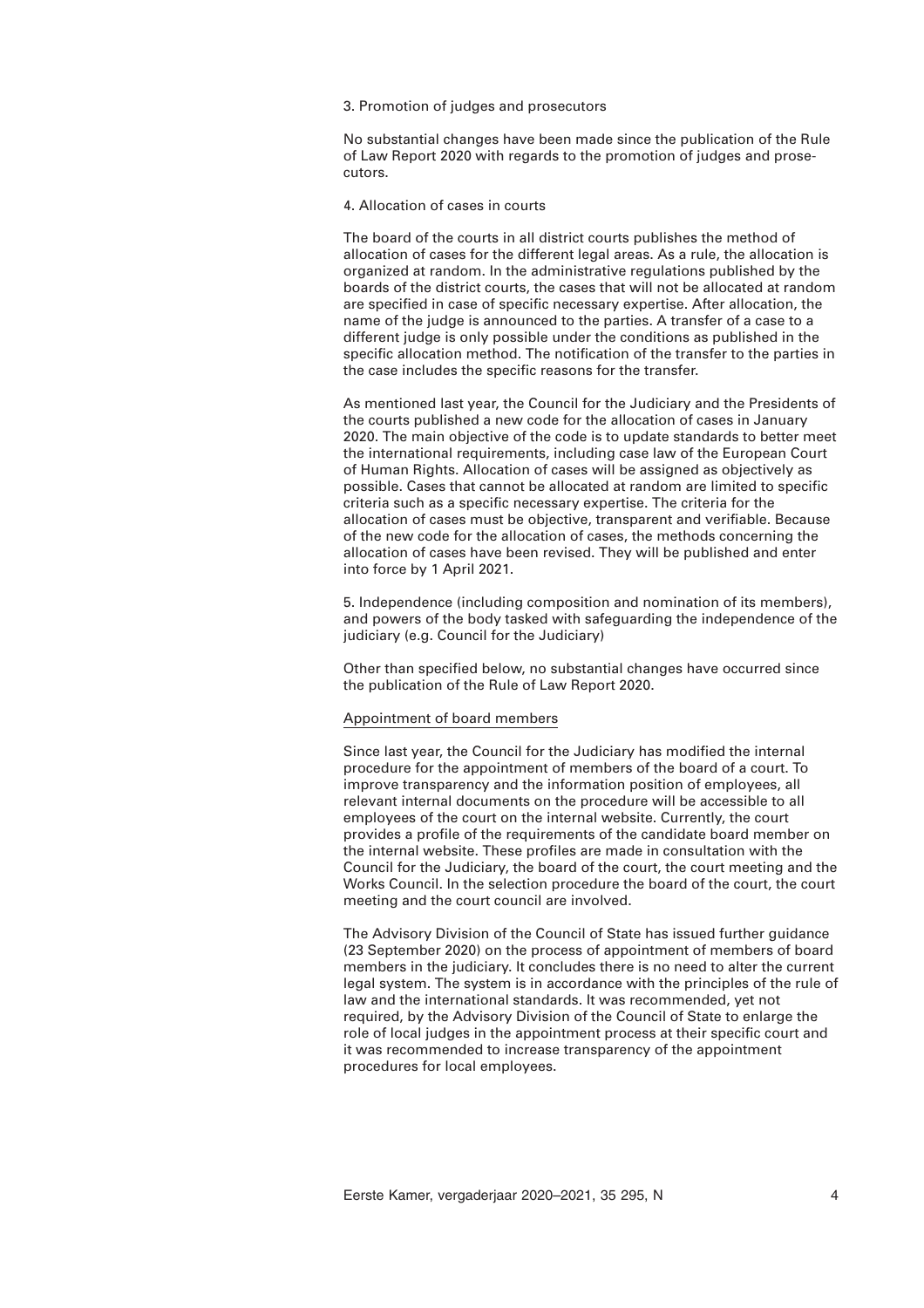6. Accountability of judges and prosecutors, including disciplinary regime and bodies and ethical rules, judicial immunity and criminal liability of judges

No substantial changes have occurred since the publication of the Rule of Law Report 2020.

7. Remuneration/bonuses for judges and prosecutors

No substantial changes have occurred since the publication of the Rule of Law Report 2020.

8. Independence/autonomy of the prosecution service

In the country chapter of the Rule of Law Report 2020 on the Netherlands, the power of the Minister of Justice and Security to issue specific instructions to the prosecution service was raised. The Netherlands would like to reiterate that this power is accompanied by safeguards to protect judicial independence and has not been used in practice. Some developments that we want to share in regard to this issue can be found below.

In 2019, following a ruling by the Court of Justice of the EU<sup>5</sup>, the Law on Surrender (*Overleveringswet* <sup>6</sup> ) was amended. As a result of this ruling, public prosecutors were no longer allowed to issue European Arrest Warrants in connection with the existing possibility to issue instructions or receive directions from the executive power. In response to this ruling an emergency act was implemented.<sup>7</sup> This emergency act transfers the power to issue an arrest warrant to the investigating magistrate (*rechtercommissaris*). The case law on the competent judicial authority does continue to evolve. In November 2020<sup>8</sup>, the Court of Justice of the EU ruled that the public prosecutor does not meet the requirements, because of the possibility to receive instructions from the executive power, to consent, as «executing judicial authority», to the prosecution or sentencing for an offence committed prior to the surrender. Again, the Law on Surrender will be – among other things – changed in this respect. Several tasks of the public prosecutor will be transferred to the court. For this reason, research will be conducted in 2021 into the role and position of the Dutch Public Prosecution Service as the competent judicial authority on the basis of EU instruments in the field of cross-border criminal law cooperation (and where relevant other international instruments).

9. Independence of the Bar (chamber/association of lawyers) and of lawyers

No substantial changes have occurred since the publication of the Rule of Law Report 2020.

<sup>5</sup> ECJ Judgement of 27 may 2019, joined cases C-508/18 OG and C-82/19 PPU PI, ECLI:EU:C:2019:456.

<sup>6</sup> https://wetten.overheid.nl/jci1.3:c:BWBR0016664&z=2020-01-01&g=2020-01-01.

<sup>7</sup> The emergency act from 10 July 2019, entry into force 13 July 2019 (*Wet van 10 juli 2019 tot wijziging van de Overleveringswet in verband met het arrest van het Hof van Justitie van de Europese Unie in de gevoegde zaken C-508/18 OG en C-82/19 PPU PI*, Staatsblad 2019, 259).

<sup>8</sup> Judgment 24 November 2020 ECLI:EU:C:2020:953.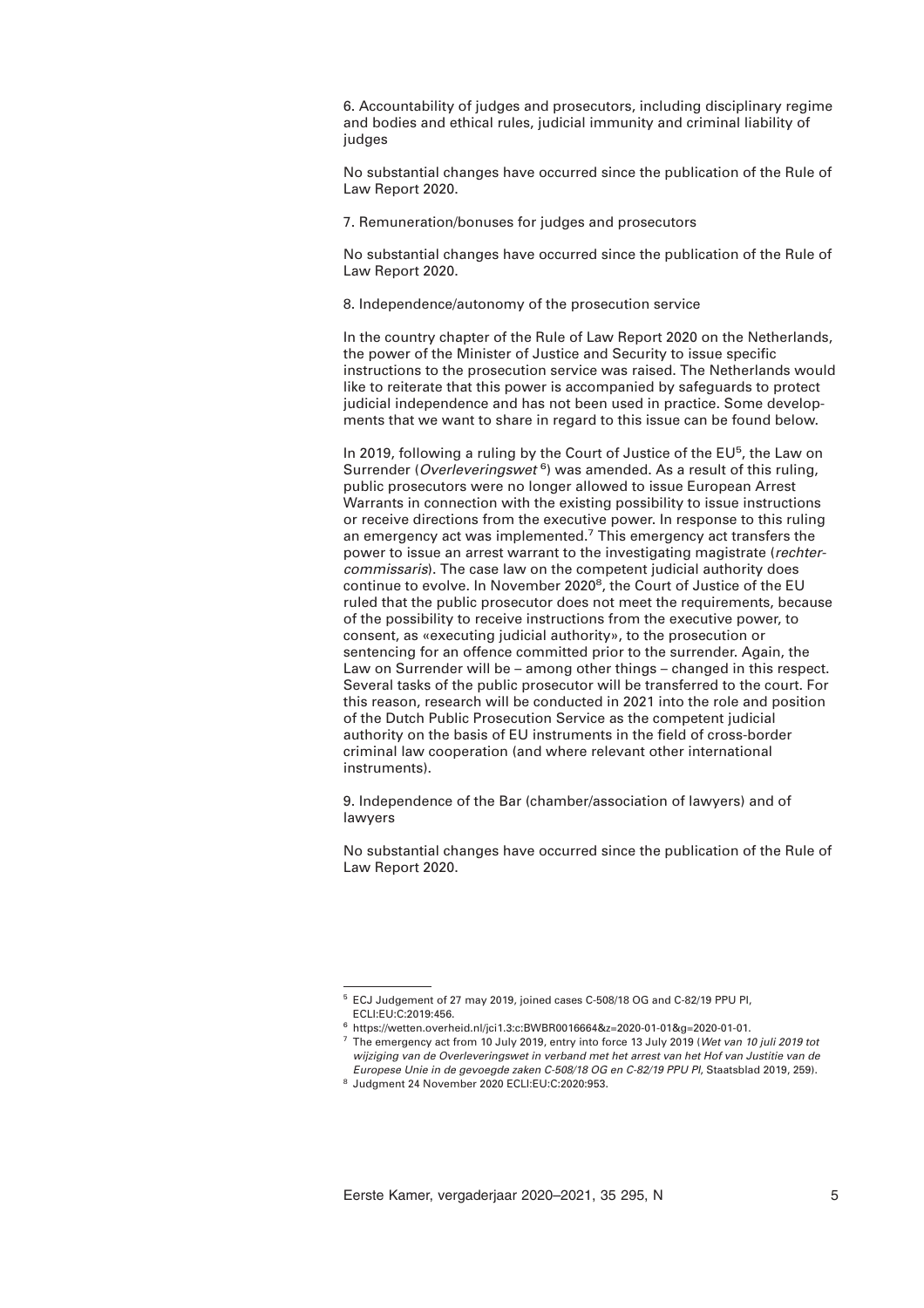10. Significant developments capable of affecting the perception that the general public has of the independence of the judiciary

Every year, the Central Bureau of Statistics publishes its research on the trust in the judiciary, government and media.<sup>9</sup> In 2018, 72,6% of the general public trusted the judiciary and in 2019 this increased to 73,6%. This means that the general public in Netherlands remains positive to very positive about the trustworthiness of the judiciary. Other information on the perception of the general public can be found in figures 44, 45, 46, 47 and 48 of the European Justice Scoreboard 2020.

# *Concerning the parliamentary report «Unprecedented Injustice»*

Under chapter IV-D a general explanation and reaction to the report is included; under this indicator the focus will be on the judiciary. Not only relating to the independence of the judiciary, but mostly for the trust in the government in general, the child care subsidies enforcement regime possibly could have influenced the perception of the general public of the judiciary.

In December 2020, a report<sup>10</sup> from a parliamentary committee of inquiry (*Commissie-Van Dam*) on childcare subsidies was published. The committee concludes in the report that in the execution of the childcare subsidies the fundamental principles of the rule of law have been infringed. The criticism is not only directed towards the execution on the part of the civil service – specifically tax authority/subsidies – but also towards the legislature and the judiciary. Without naming specific individual judgements of the judiciary, the commission finds that for years the administrative division of the judiciary has contributed to the high level of enforcement that did not directly follow from imperative law. Hence, in the conclusion of the committee of inquiry the administrative division of the judiciary has disregarded its duty to provide legal protection to individual citizens.

In response to the report, the Administrative Jurisdiction Division of the Council of State created an independent commission<sup>11</sup> to advice the Council of State on the substance of the legal reflection on the childcare subsidies rulings, the methods and the persons or groups that should be included.

Last January, following the conclusions of the report on childcare subsidies, a motion<sup>12</sup> by the House of Representatives was adopted. The House of Representatives concludes in the motion that the rule of law has been infringed and that external advice from independent experts should be sought. The Venice Commission has been requested by the House of Representatives in the motion to advice on the following topics: the legal protection of citizens in the Netherlands particularly administrative law, the checks and balances in theory and in practice including both chambers of Parliament and the judiciary.

<sup>9</sup> https://www.cbs.nl/nl-nl/nieuws/2019/11/vertrouwen-in-europa-en-politiek-stijgt <sup>10</sup> https://www.tweedekamer.nl/sites/default/files/atoms/files/

<sup>20201217</sup>\_eindverslag\_parlementaire\_ondervragingscommissie\_kinderopvangtoeslag.pdf <sup>11</sup> https://www.raadvanstate.nl/kinderopvangtoeslag/programma-reflectie/

<sup>#</sup>highlight=kinderopvangtoeslag

<sup>12</sup> https://www.tweedekamer.nl/kamerstukken/moties/detail?did=2021D02421&id=2021Z00979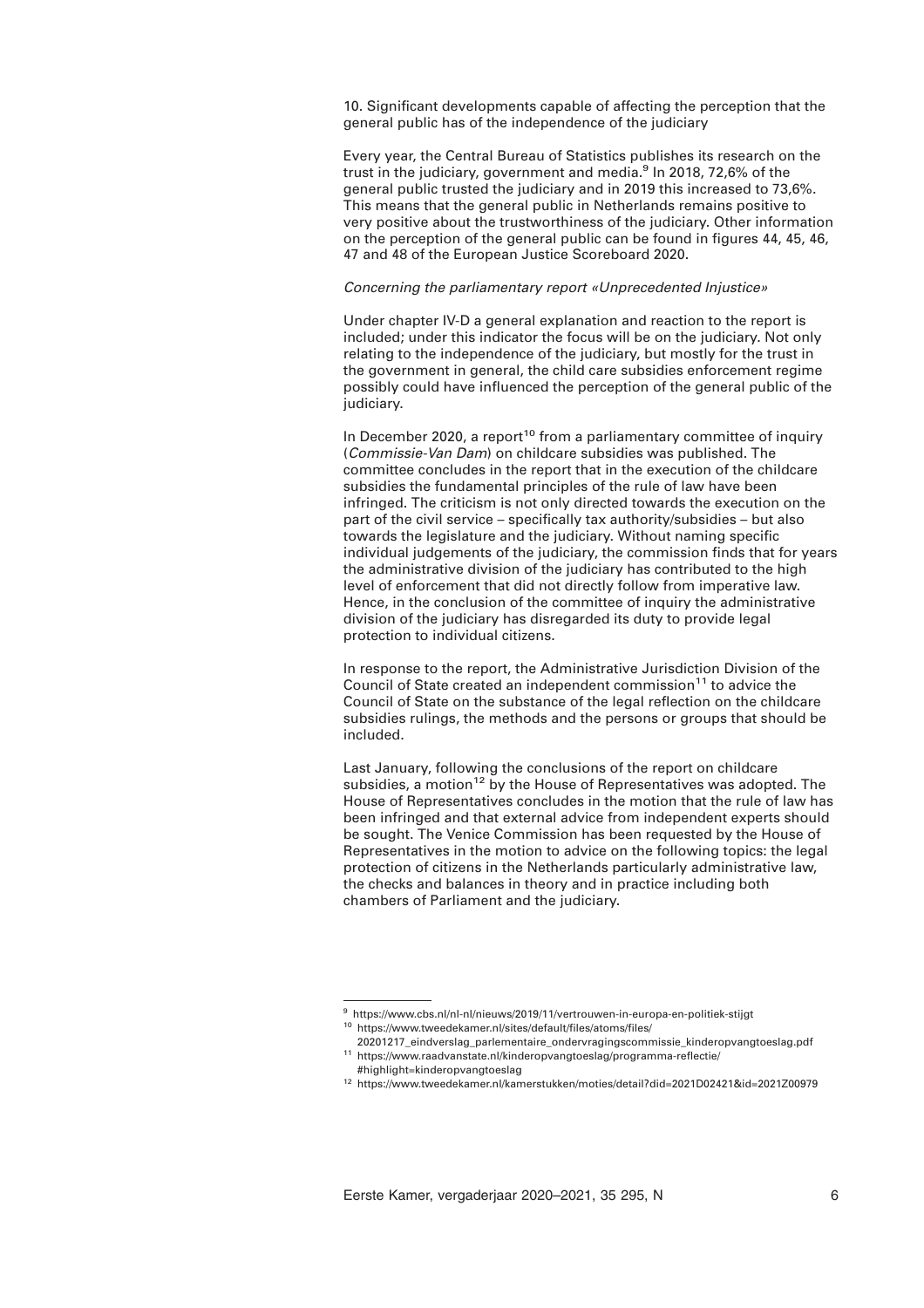# *B. Quality of justice<sup>13</sup>*

11. Accessibility of courts (e.g. court fees, legal aid, language)

## Court fees

With regard to the court fees, the Minister for Legal Protection has submitted a draft law on court fees in civil matters with a more differentiated system of court fees in cases with a lower value (between EUR 500 and EUR 5 000). This will result in lower court fees for the cases with the lowest value. The House of Representatives has approved the bill, which is now pending before the Senate. After approval, its entry into force is foreseen for the last quarter of 2021.

## Legal aid

As announced last year, the Ministry of Justice and Security is currently preparing a revision of the system of legal aid. One of the key elements is to better tailor (legal) aid to the demand of people needing help. The aim is to strongly improve the online landscape of information, advice and help around legal problems. The goal is to create one clear site/platform where people can easily find reliable, understandable information which can help those who are able to solve their own problems. The information will be organised around life events, easily recognisable developments that everyone can encounter in their life and which can have great impact. Plans for an online platform are currently being made. For people who are not adequately digitally skilled or who need more personal help, there will be a telephone number and easily accessible locations where people can go for face-to-face help. The revision will be completed in 2025.

Previous legislative processes to revise the legal aid system did not receive the approval of Parliament. It has therefore been decided to start this revision with pilot projects to collect best practices and to translate those practices into legislation. To support and stimulate service providers during this transition the government has provided a temporary allowance. All stakeholders now participate in the revision programme. The benefits that the revision will yield, will be re-invested in the system of legal aid and will be used to offer service providers better fees.

The plans were communicated to Parliament in the following letters:

- Outline of plans 9 November 2018<sup>14</sup>
- Progress Report 12 July 2019<sup>15</sup>
- Progress Report 19 December 2019<sup>16</sup>
- Midterm Review and Progress Report 26 June 2020<sup>17</sup>
- Progress Report 11 January 2021<sup>18</sup>

<sup>&</sup>lt;sup>13</sup> Under this topic, Member States are not required to give statistical information but should provide input on the type of information outlined under section 2.

<sup>14</sup> https://www.rijksoverheid.nl/documenten/kamerstukken/2018/11/09/tk-contouren-herzieningstelsel-gesubsidieerde-rechtsbijstand-9-november-2018

<sup>15</sup> https://www.rijksoverheid.nl/documenten/kamerstukken/2019/07/12/tk-voortgangsbriefprogramma-rechtsbijstand

<sup>16</sup> https://www.rijksoverheid.nl/documenten/kamerstukken/2019/12/19/tk-tweedevoortgangsrapportage-stelselherziening-rechtsbijstand

<sup>17</sup> https://www.rijksoverheid.nl/documenten/kamerstukken/2020/06/26/tk-midterm-review-enderde-voortgangsrapportage-stelselvernieuwing-rechtsbijstand

<sup>18</sup> https://www.rijksoverheid.nl/documenten/kamerstukken/2021/01/11/tk-vierdevoortgangsrapportage-stelselvernieuwing-rechtsbijstand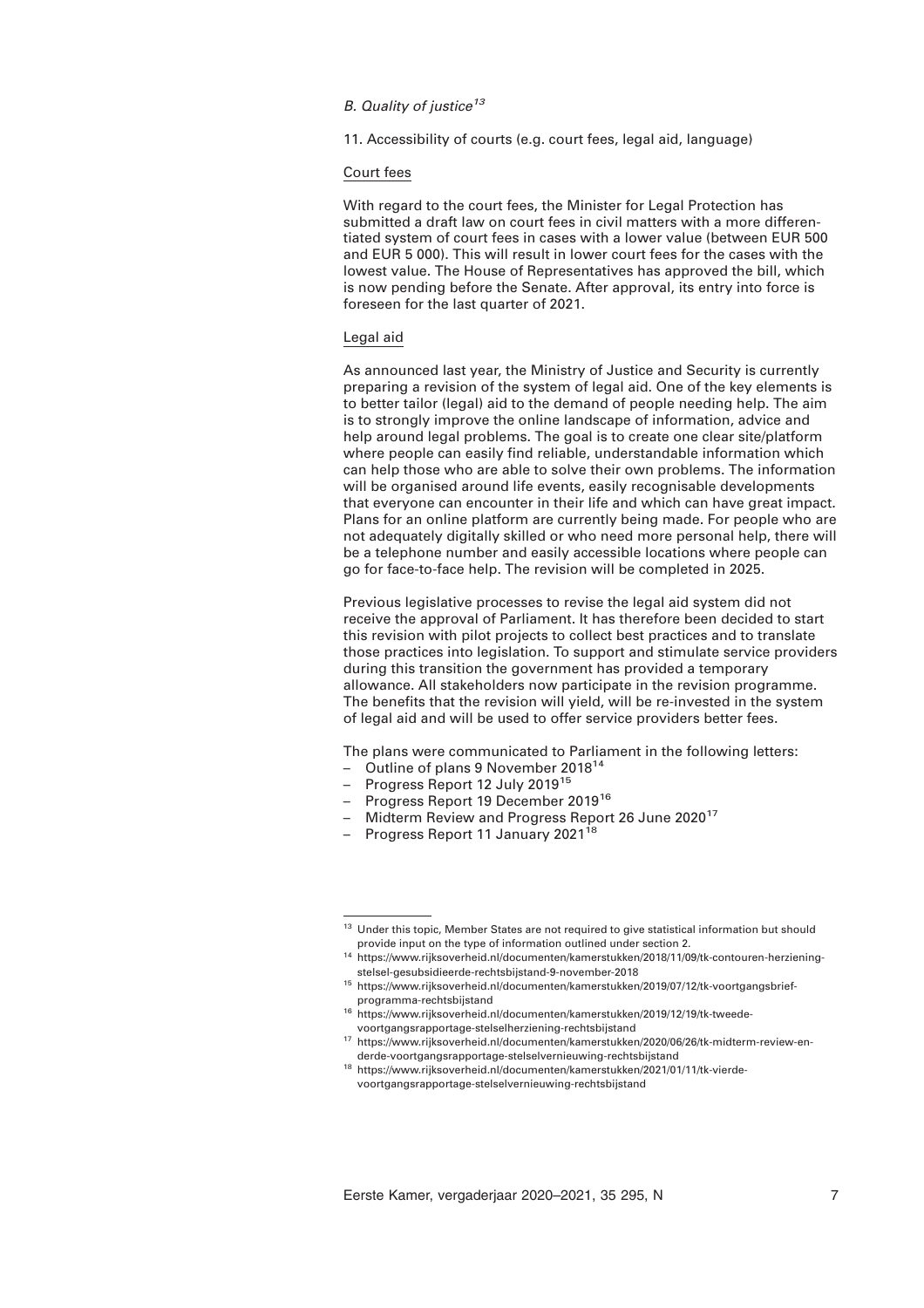## Language

With regards to the newly added element of language, within the Netherlands the spoken and written language in the judiciary is Dutch. Non-Dutch speakers in criminal proceedings have the right to a translator and interpreter based on Article 275 and 276 of the Code of Criminal Procedure (*Wetboek van Strafvordering*) 19. All translators and interpreters used by the courts and public prosecution office are centrally registered<sup>20</sup>.

For sign language, the above-mentioned situation is also applicable. However, on 22 September 2020 the Senate approved a bill that strengthens the position of the sign language and recognises Dutch sign language as an official language in the Netherlands<sup>21</sup>.

From the 1 January 2014, it is possible to use the Frisian language at courts in the provinces Friesland, Groningen and Drenthe. In other courts, the use of Frisian language is allowed when a person insufficiently masters the Dutch language. In these cases the court will use a Frisian translator.

In civil and administrative proceedings, parties are responsible for arranging interpreters or translators. In the Netherlands Commercial Court<sup>22</sup>, a special chamber of the Court in Amsterdam, the proceedings and the judgements are in English. The proceedings are tailored to create an efficient solution for mostly complex cases.

12. Resources of the judiciary (human/financial/material)

No substantial changes have occurred since the publication of the Rule of Law Report 2020. In the Netherlands, the new category included by the Commission in the questionnaire «material» is included in the lump sum the Council for the Judiciary gets every year.

13. Training of justice professionals (including judges, prosecutors, lawyers, court staff)

With regards to the newly added element of training of justice professionals, in the Netherlands, the Training and Study Centre for the Judiciary (SSR) is responsible to adequately train employees from the judiciary, including court staff such as court clerks, and the Public Prosecution Service. In partnership with the Dutch courts of law and public prosecutor's offices, SSR trains law graduates to become judges and public prosecutors. These initial training programs have undergone major changes and SSR has redesigned the judge program. The Public Prosecution Service has taken the initiative to modify the public prosecutor program itself, with SSR acting as a consultant. The SSR is operating independently from the Ministry of Justice and Security. The Council for the Judiciary (*Raad voor de Rechtspraak*) is responsible for financing training courses. Although, in the Netherlands the SSR is responsible for the content of the training programs.

<sup>19</sup> https://maxius.nl/wetboek-van-strafvordering/artikel275

<sup>20</sup> https://www.rechtspraak.nl/Naar-de-rechter/Betrokken-bij-een-rechtszaak/Paginas/Tolk-envertaler.aspx

<sup>21</sup> https://www.tweedekamer.nl/kamerstukken/wetsvoorstellen/ detail?dossier=34562&id=2016Z17972

<sup>22</sup> https://www.rechtspraak.nl/Organisatie-en-contact/Organisatie/NCC-NL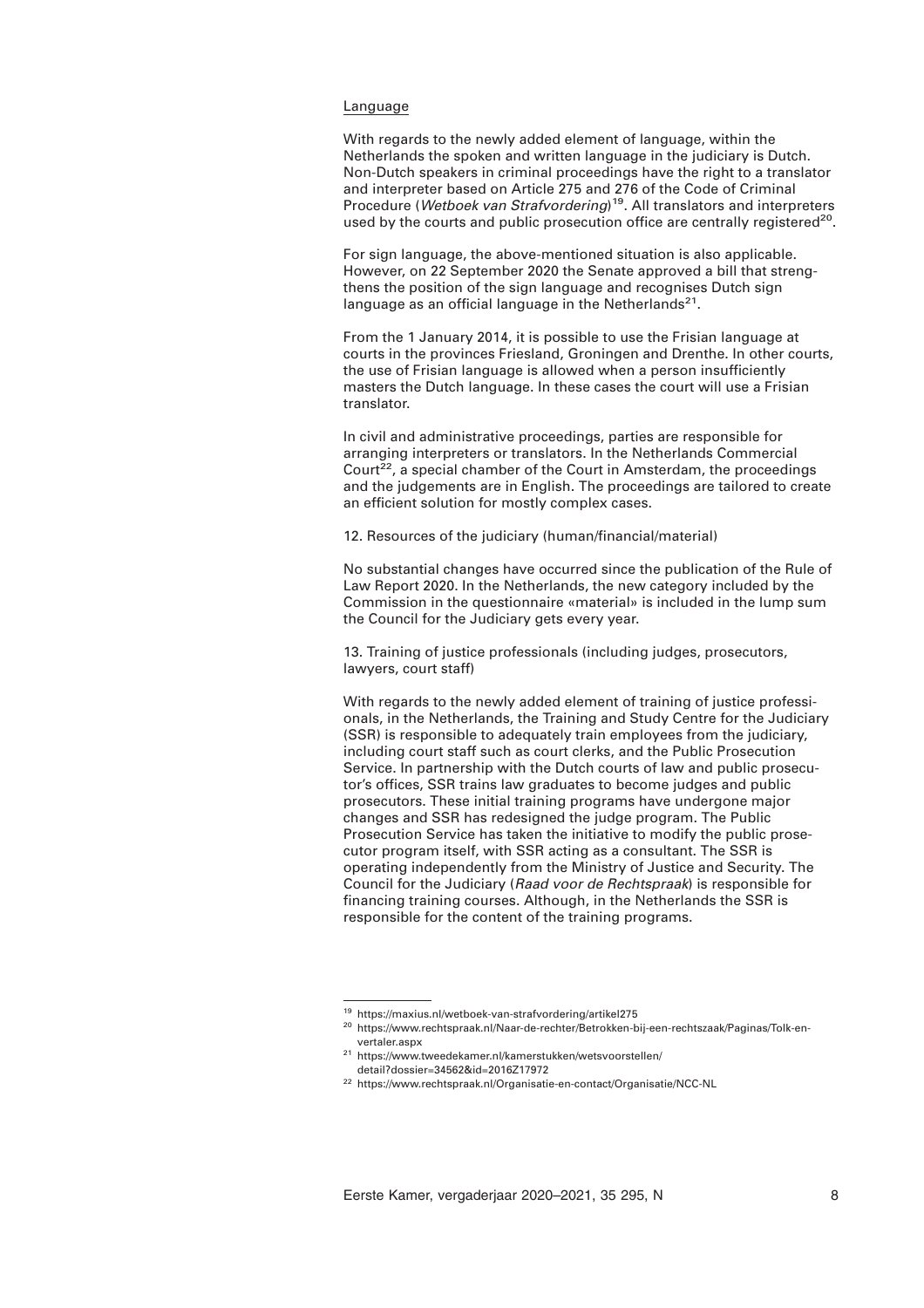The Netherlands Bar Association (*Nederlandse Orde van Advocaten, NOvA*) is the professional organisation of the legal profession. All lawyers in the Netherlands jointly form the NOvA. The NOvA is completely independent of the government. All costs incurred by the NOvA are being paid for by the lawyers through an annual financial contribution to the NOvA. In the past years, the NOvA has developed a new vocational training for lawyers. The new training starts in March 2021. The curriculum will focus more on ethics, practical skills and the application of legal knowledge. Lawyers are required to undergo continuous training on a yearly basis.

14. Digitalization (e.g. use of digital technology, particularly electronic communication tools, within the justice system and with court users, including resilience of justice systems in Covid-19 pandemic)

With regards to this newly added element, the Ministry of Justice and Security strongly supports the implementation of digital technology in the justice system. In the justice system as a whole (the legal infrastructure, which includes the judiciary and the legal professions) case management systems are being introduced and digital working environments are optimised. New commercial online services providers emerge in the justice sector as a whole; examples are online complaint procedures with regard to property valuation or traffic offenses. The Dutch Bailiffs organization (KBvG) is also exploring opportunities for digitalization especially with the upcoming European legislation in the area. The Dutch national notarial association (KNB) is already anticipating the digital notarial document for the founding of private companies. Also, innovation and access to justice in the digital age in general are encouraged by the Ministry of Justice and Security, for example by organising a legal tech challenge for students, and by establishing, in close cooperation with Leiden University, a training programme with regard to legal tech for legal professionals.

# Judiciary

In the criminal justice system, the public prosecution office and the judiciary are working together on a digitalisation plan with the other parties in the sector. The government has made a budget of EUR 200 million available for digitalisation in the period 2018–2022. Updates on the digitalisation process can be followed online.<sup>23</sup> In 2018, digital litigation in criminal cases became possible at the Supreme Court and at the courts of first instance. At present, most of the criminal cases in first instance are tried via digital litigation. In 2019, the IT governance for the civil and administrative sector in judiciary was re-established, regular portfolio consultations with the Ministry are set in place and a new plan was built. The new plan has been carefully reviewed by the national IT review committee.<sup>24</sup>

The main aim of the new programme is to create digital access to justice for citizens and the legal professions.<sup>25</sup> From 2021 onwards, the digitalisation process of the judiciary for civil and administrative cases will first focus on two sectors: national tax cases and seizure requests. After successful digitalisation of these two sectors, the following legal

<sup>23</sup> https://www.strafrechtketen.nl/onderwerpen/informatievoorziening-verbeteren/documenten/ kaarten/2020/11/19/metrokaart

<sup>&</sup>lt;sup>24</sup> See more information: https://www.rijksoverheid.nl/documenten/kamerstukken/2020/10/29/tkbit-toets-project-digitale-toegankelijkheid-rechtspraak

<sup>25</sup> https://www.rechtspraak.nl/SiteCollectionDocuments/basisplan-reset-digitalisering-civiel-enbestuur-versie-1.0.pdf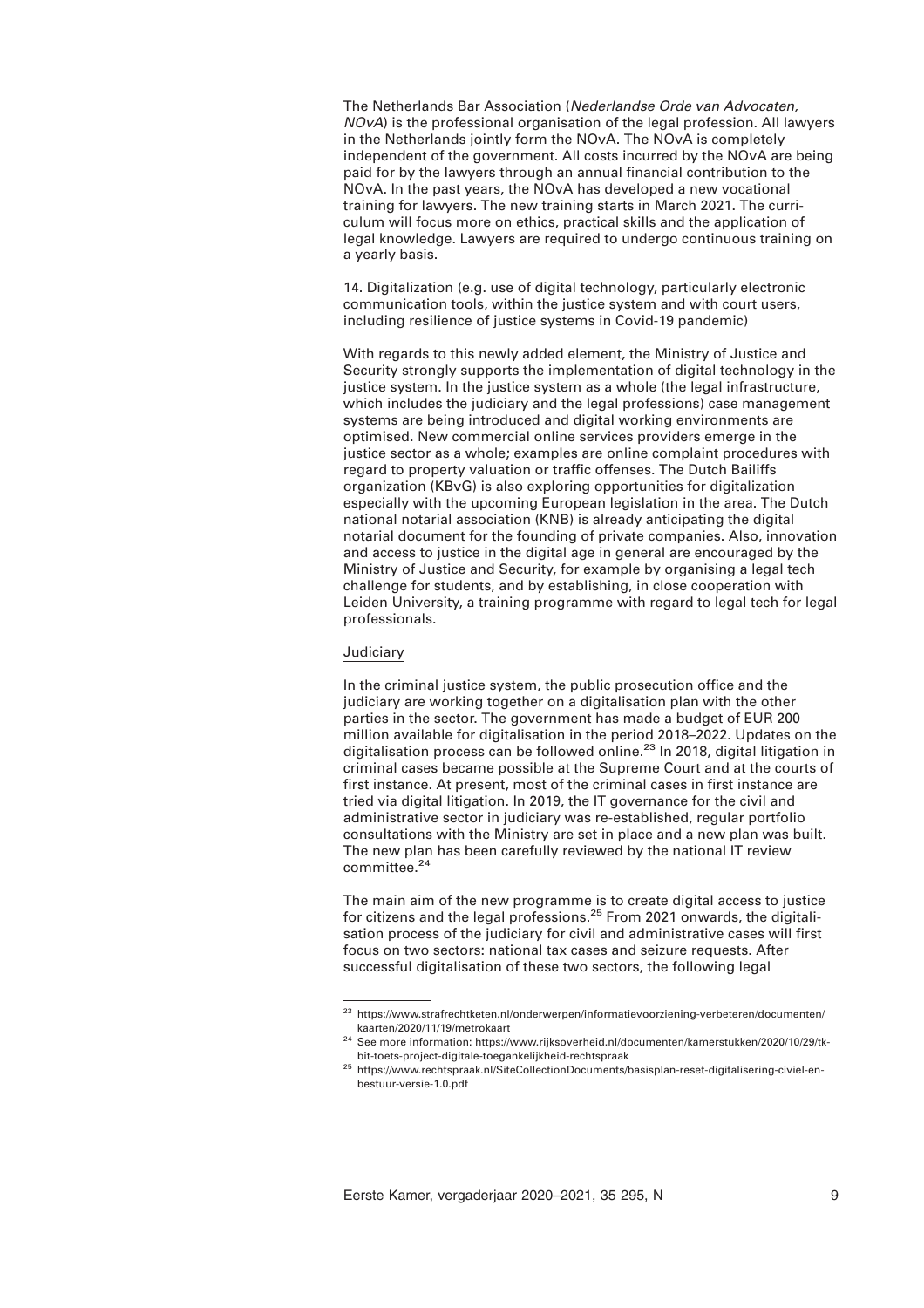procedures are digitalised: regular immigration cases; national social insurance contribution cases and joint requests for divorce. The new strategy for digitalisation follows a step-by-step approach with regard to digitalising legal sectors. A pilot will start at one court and after successful completion of the digitalisation process the other courts will follow. To guarantee access to justice for all citizens it remains possible to submit a case on paper to the court. This is different for the legal professions where digital litigation has been made mandatory in some legal sectors.

With the new approach to the process of digitalisation, the judiciary responds to wishes of society to litigate digitally, as is already possible in criminal cases and a partly possible in asylum cases. Currently for asylum cases, digital litigation for the legal professions has been made mandatory. In January 2021, a new legislative resolution on electronic litigation was published. $26$  The resolution has not yet come in to full force but currently opens the opportunity for the judiciary to use a secure emailing system regarding legal procedures. Based on this electronic litigation resolution the legal procedures can become paperless in the future.

## Covid-19 measures

In the beginning of April 2020 due to Covid-19, the Council of Judiciary introduced new measures to ensure digital case handling.<sup>27</sup> Much more cases than usual were held using video conferencing. Additionally, documents could be sent by using a new secure email system<sup>28</sup>.

The Dutch procedure for Bailiffs needed additional measures to continue during the Covid-19 pandemic as well. A new covenant between the Ministry of Justiceand the bailiffs outlines the details of new temporarily effective measures.<sup>29</sup> The procedure normally requires a bailiff to deliver to persons directly. Temporarily, bailiffs are allowed to deliver to the letterbox of the person without the documents losing their legal status. For the long term, the sector is working with the Ministry of Justice and Security on a plan for digitalisation of summons.

Since the pandemic, at the notaries, it became possible to appear digitally for notarial services and documents. Currently the Dutch Notarial Organization is implementing EU legislation and in the near future, the process of notarial deeds will become digitalised.

15. Use of assessment tools and standards (e.g. ICT systems for case management, court statistics and their transparency, monitoring, evaluation, surveys among court users or legal professionals)

No substantial changes have occurred since the publication of the Rule of Law Report 2020, besides the following rectification. Instead of every 4 years, a customer satisfaction survey (court user survey) takes place every 3 years.

<sup>26</sup> https://www.rijksoverheid.nl/documenten/rapporten/2020/05/01/tk-bijlage-besluit-elektronischprocederen

<sup>27</sup> https://www.rechtspraak.nl/coronavirus-(COVID-19)/Paginas/COVID-19-Tijdelijke-algemeneregeling-zaaksbehandeling-Rechtspraak.aspx

<sup>28</sup> https://www.rechtspraak.nl/Paginas/veilig-mailen-met-de-rechtspraak.aspx

<sup>&</sup>lt;sup>29</sup> https://www.rijksoverheid.nl/actueel/nieuws/2020/10/29/versteviging-positie-onafhankelijkedeurwaarder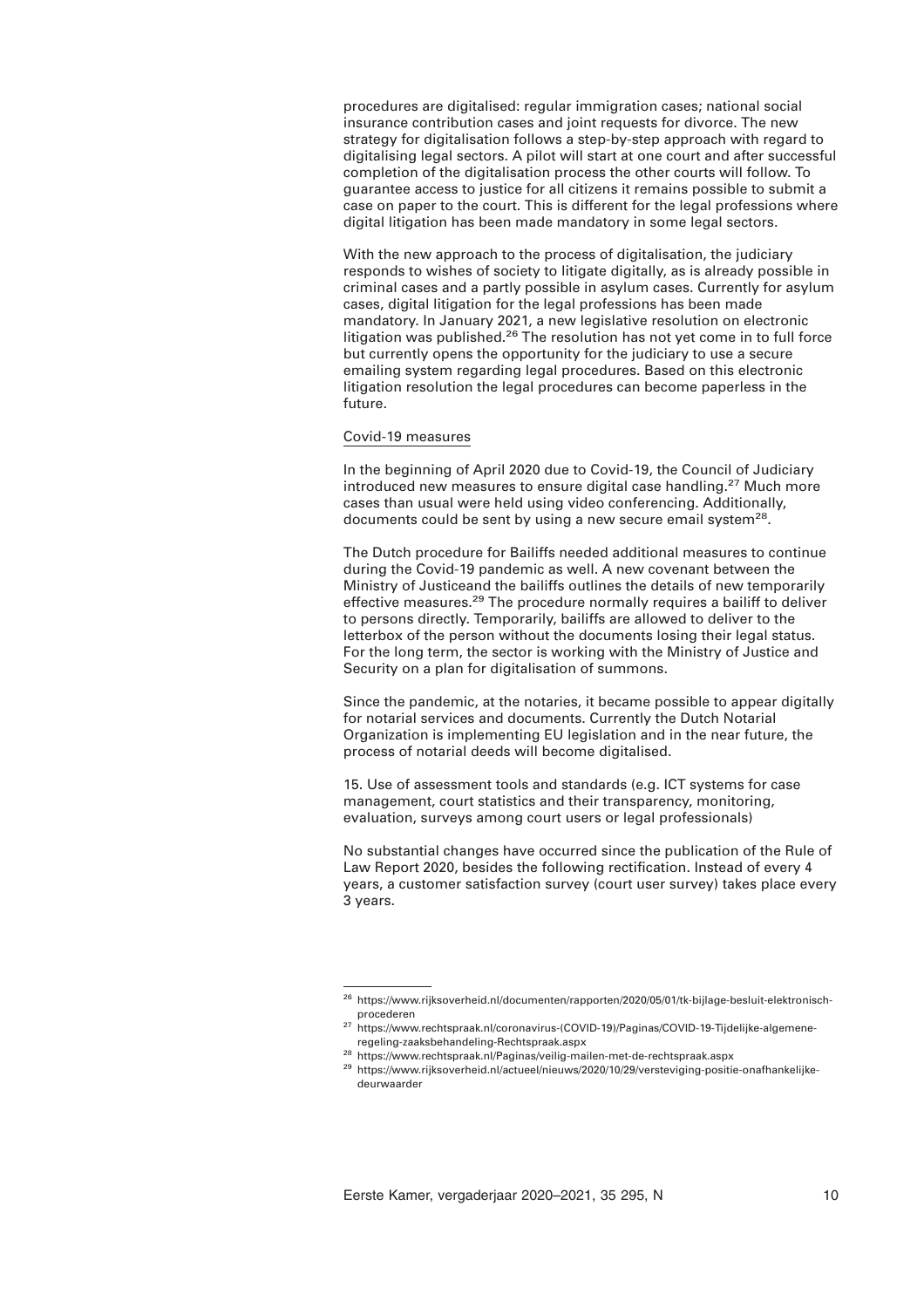16. Geographical distribution and number of courts/jurisdictions («judicial map») and their specialization

With regard to the newly added element of geographical distribution, the Netherlands has 11 courts in the Netherlands, five courts of appeal and one High Court.

The 11 courts have jurisdiction in criminal, civil and administrative cases. Internally there is a division for civil cases up to EUR 25.000 (*kanton*) and some special law branches including employment cases, consumer cases and lease cases. By law one court can be mandated to handle specialised cases. For example, this is currently the case for military (military chamber in Arnhem) and sea law (the so-called «wet» chamber in Rotterdam).

The five courts of appeal have jurisdiction in criminal cases and civil cases. In these cases, it is possible to ask the High Court for cassation in third instance. In administrative cases the Administrative Jurisdiction Division of the Council of State is the appeal (and last) instance.

There are a few specialised administrative instances such as the Central Council of Appeal (jurisdiction is regulated in the *Beroepswet*) and the Administrative Court for Trade and Industry. The judiciary has some pilot projects with easily accessible courts. These projects will be continued in 2021. A new pilot, «the proximity judge» (*nabijheidsrechter*) will start in summer 2021. The Temporary Experiment Law (*Tijdelijke experimenteerwet rechtpleging*) gives the legal basis for this pilot project. According to this law, parties are obliged to take part in these projects.

## *C. Efficiency of the justice system*

# 17. Length of proceedings

Information about the length of proceedings is part of the European Justice Scoreboard.<sup>30</sup> For the 2020 report, this is mentioned in figures 5-12. The information in the EJS is based on data from CEPEJ and the questionnaire members expert group EJS.

# Effect of Covid-19 pandemic on the judiciary (criminal, civil and administrative law)

Due to the Covid-19 pandemic, there is an increase in the backlog of cases in 2020 and 2021. The Council for the Judiciary and the boards of the courts have taken action to decrease the backlog. For example, if the circumstances of the cases allowed it, cases were handled by a chamber of a single judge instead of a chamber of three judges. Inter alia, it is now possible to appoint judges who are retired as substitute-judge until they reach the age of 73. See also indicator 2.

# Effect of Covid-19 pandemic on the Criminal Justice system

As a result of the Covid-19 pandemic, drastic measures have been taken that have restricted the administration of justice. Many hearings could not take place or had to take place online. As a result, the number of criminal cases awaiting a hearing has increased significantly. In recent months, a lot of work has been done in the administration of justice to allow the work to continue despite the restrictive measures. For example, measures have been taken by all organizations, individually and in collaboration

<sup>&</sup>lt;sup>30</sup> https://ec.europa.eu/info/publications/2019-eu-justice-scoreboard-factsheets\_en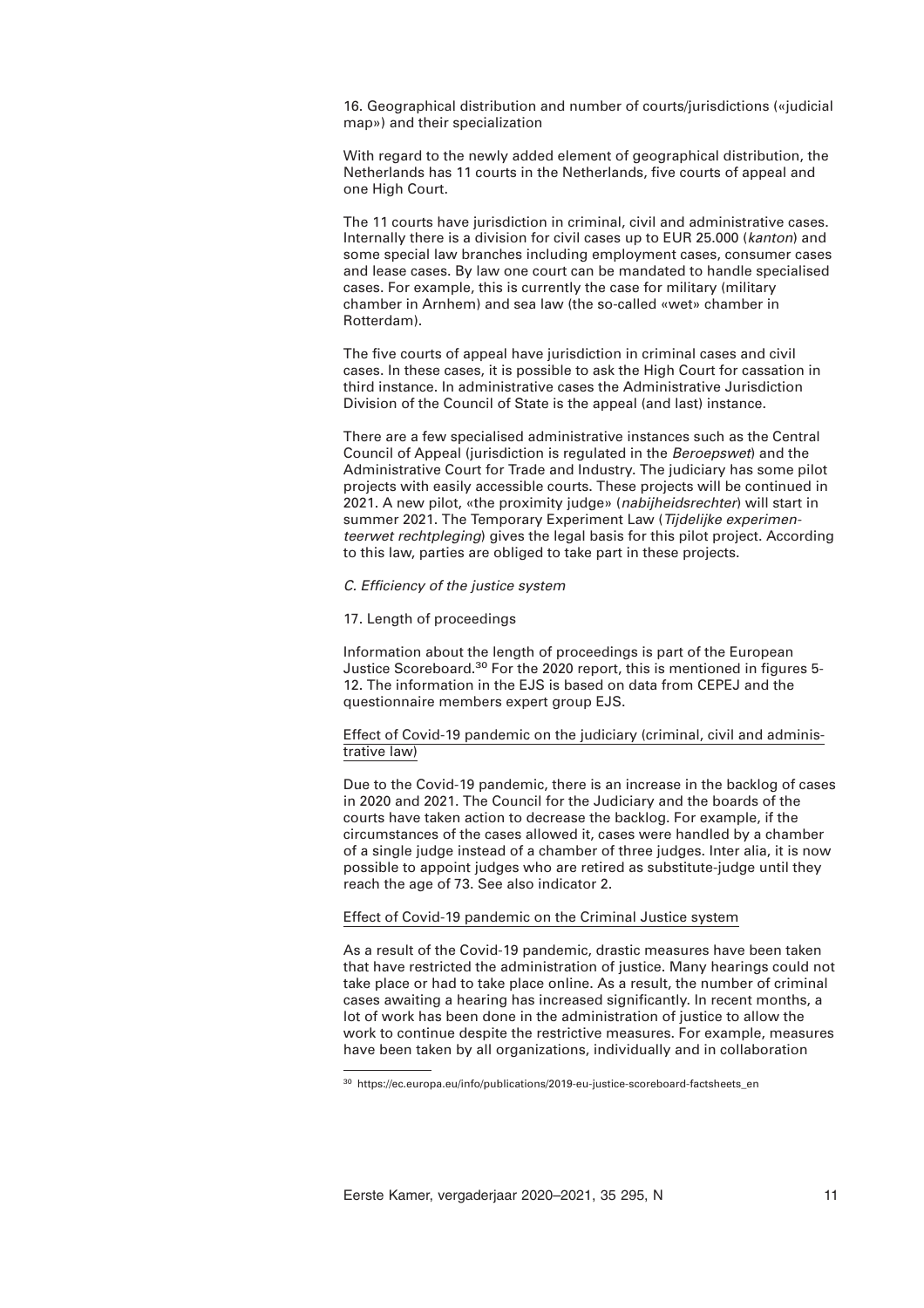with the government, such as screens, walking routes, renting extra rooms and better tele-hearing facilities. The government has made resources available for these measures. To eliminate the backlogs that have arisen in the criminal justice system as a result of the measures related to Covid-19, an approach has been agreed upon across the system with the aim of reducing the backlogs by the end of 2021 back to the level at the start of the Covid-19 crisis. The innovative practices, mentioned before, that were developed to overcome the backlog, will be evaluated with a view to the possibility of their permanent implementation.

An (independently conducted) review of the criminal justice system<sup>31</sup> in 2020 has yielded recommendations to improve the functioning of the criminal justice system and the cooperation within this system. In response to these results, the organizations in the criminal justice system and the Ministry of Justice and Security have jointly drawn up an action plan<sup>32</sup> to give an extra impulse, both in the short term and in the longer term, to the functioning of the criminal justice system and the cooperation within this system. This action plan focuses on measures relating to the acceleration of the length of proceedings in the criminal justice system. This primarily focuses on minimizing the length of proceedings of cases involving common crimes as well as high impact crime. These types of offenses were selected as a result of their major impact on society and the large share these offenses have in the total influx of criminal cases.

*D. Other – please specify* 

Not applicable.

## **II. Anti-corruption framework**

## International evaluations

Recalling our previous submission, the Netherlands has undergone several international evaluations in the context of the anti-corruption framework. The report of the round 4 evaluation of the Netherlands in the OECD Working Group on Bribery (WGB) was adopted in October 2020, and became public the next month.<sup>33</sup> The Netherlands» first compliance report in the context of the R5 Council of Europe GRECO evaluation is being finalised and the Netherlands expects this report to be adopted in the March 2021 GRECO meeting. At this time no reference can be made to the draft report, but after adoption it will be made public and may provide additional information for this Rule of Law report. The UNCAC evaluation is on-going; the virtual on-site visit took place in November 2020 and the Netherlands hopes the report will become public in the course of 2021.

After publication of the OECD and UNCAC evaluations, the Netherlands expects to publish a policy response on behalf of all involved government agencies on how the Netherlands will deal with the recommendations. Additionally in 2021 the Ministry of Justice and Security commissioned research by the WODC<sup>34</sup> regarding corruption risks in the Netherlands. The preparation for this research is still in its initial stages, so no further information is available at this time of writing.

<sup>31</sup> https://www.tweedekamer.nl/kamerstukken/brieven\_regering/ detail?id=2020Z12401&did=2020D26520

<sup>32</sup> https://www.tweedekamer.nl/kamerstukken/brieven\_regering/ detail?id=2020Z21836&did=2020D46521

<sup>33</sup> http://www.oecd.org/daf/anti-bribery/netherlands-oecdanti-briberyconvention.htm

<sup>&</sup>lt;sup>34</sup> Research and Documentation Centre is the knowledge centre of the Dutch Ministry of Justice and Security. The WODC carries out or commissions independent scientific research for policy and implementation purposes.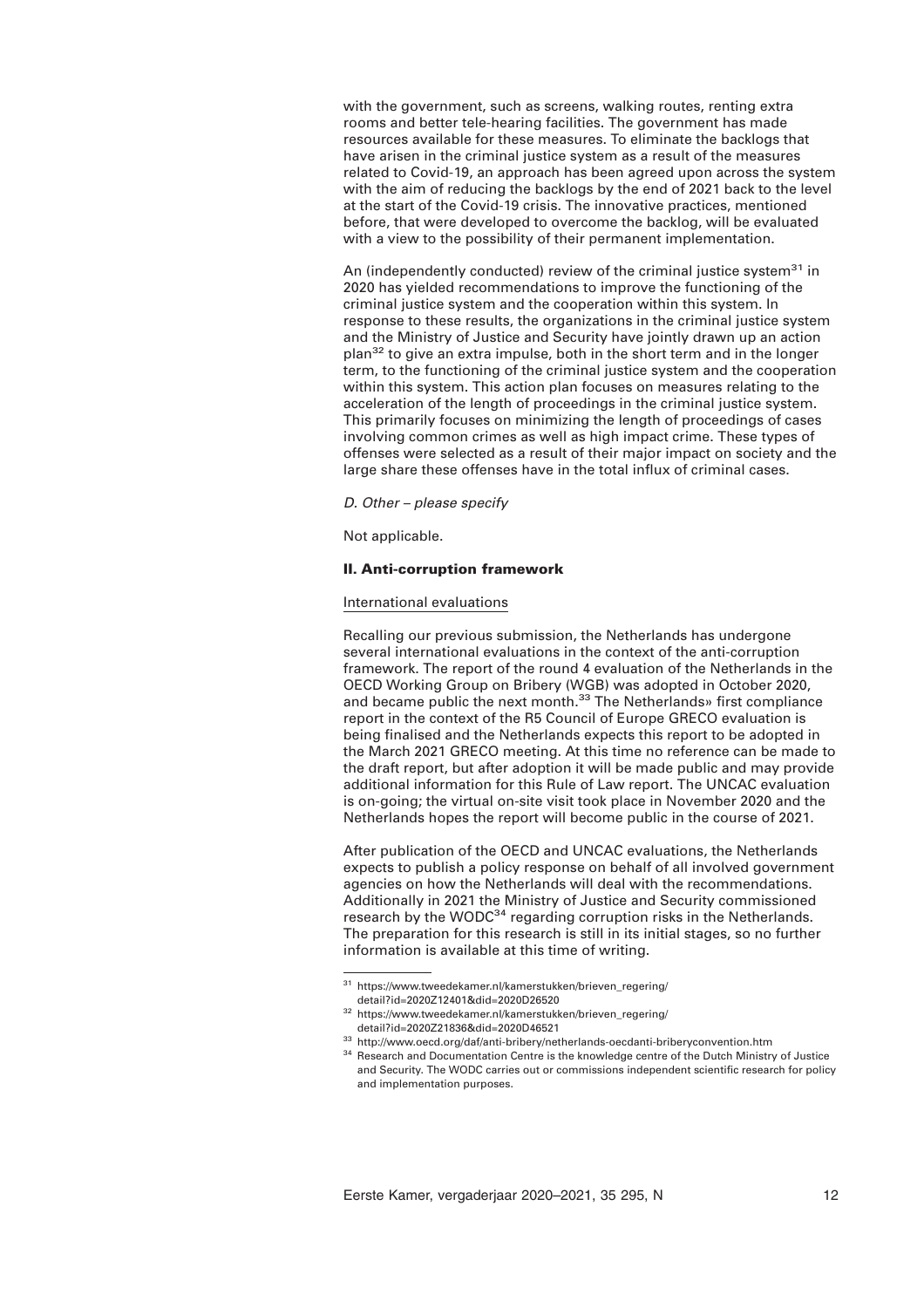As the past year was mostly geared towards the international evaluations, no large policy changes were introduced. The recommendations of the international evaluations and independent research is expected to guide our anti-corruption framework for the coming years.

*A. The institutional framework capacity to fight against corruption (prevention and investigation/ prosecution)* 

18. List of relevant authorities (e.g. national agencies, bodies) in charge of prevention detection, investigation and prosecution of corruption. Please indicate the resources allocated to these (the human, financial, legal, and practical resources as relevant), e.g. in table format.

No substantial changes have been made since the publication of the Rule of Law Report 2020 within the institutional framework in the fight against corruption.

In 2020 the Netherlands launched an extensive programme focusing on combating subversive organised crime and created a Directorate General within the Ministry of Justice and Security to coordinate the programme (*DG Ondermijning*). This has led to additional funding in this field and the creation of the multidisciplinary intervention team (MIT). The National Police Internal Investigations Department (NPIID) is an important partner of the MIT and will receive a structural annual investment of EUR 3.3 million to strengthen the NPIID and Dutch public prosecution office's investigatory capacity.<sup>35</sup>

As of September 2020 two NPIID investigators are now stationed in the Special Caribbean municipalities of the Netherlands (Bonaire, Sint Eustatius and Saba) creating more permanent investigative capacity in the Caribbean part of the Netherlands. This pilot project will last three years. Before the pilot investigators travelled to the region on an ad-hoc basis.

## *B. Prevention*

19. Integrity framework including incompatibility rules (e.g.: revolving doors)

Last year's report mentioned that the rules on integrity for civil servants are contained in the National Government Integrity Code of Conduct. The correct translation of this Code must be «Code of Conduct for Integrity in the Central Public Administration». This clarifies that this Code only applies to civil servants who work for the Central Public Administration.

Also, last year's report mentioned that the Interdepartmental Platform of Integrity Management focuses on cross-government integrity policy. However, this platform does not focus on cross-government but on cross-departmental integrity policy.

In the information provided for last year's report, we mentioned that the House of Representatives was in the process of adopting a code of conduct and introducing a supervisory system as regards declaration requirements. The Code of Conduct for the House of Representatives<sup>36</sup> has 5 articles concerning independence, gifts, registrations, use of confidential information and the rules of procedure. The regulation of supervision and enforcement<sup>37</sup> provides regulation for compliance

<sup>35</sup> Kamerstukken II 2019/2020, 29 911, nr. 281.

<sup>36</sup> https://zoek.officielebekendmakingen.nl/kst-35351–1.html

<sup>37</sup> https://zoek.officielebekendmakingen.nl/kst-35351–5.html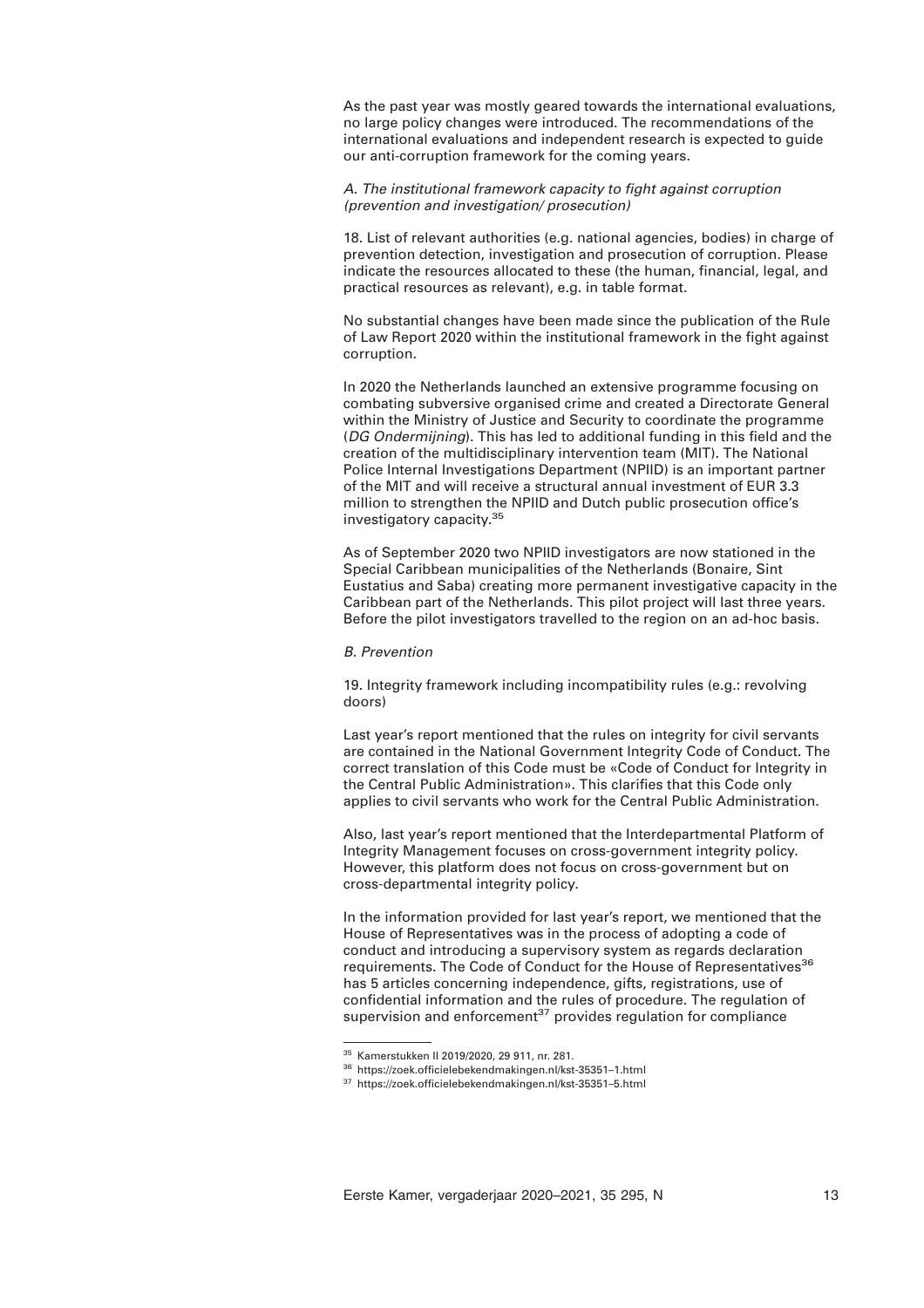(*Voorstel van het presidium voor een regeling toezicht en handhaving gedragscode leden van de Tweede Kamer der Staten-Generaal*). The regulation, establishing an independent College to investigate complaints regarding Members» adherence to the Code of Conduct and to advise the House on possible sanctions, was adopted by the House on 22 September 2020 and will enter into force on 1 April 2021.<sup>38</sup> The House is currently in the process of selecting a chair and two members for the new College.<sup>39</sup>

GRECO compliance report in the  $5<sup>th</sup>$  round (persons entrusted with top executive functions and law enforcement agencies) is scheduled for discussion and adoption in the GRECO-plenary in May 2021. After the adoption the compliance report will be published.

This year, the introduced legislation concerning the strengthening of the integrity of elected and appointed officials on the local and provincial level will be debated in Parliament. The government's aim is that this legislation will come into effect before the municipal elections of March 2022 (provincial elections are in March 2023). The proposed bill, which among others prescribes a Code of Conduct as a mandatory requirement for appointed officials on the local and provincial level, will be extended with some elements that were originally foreseen in a second proposal. This includes a mandatory risk analysis on integrity for appointed local and provincial officials. The aim of such a risk analysis is to provide information on possible risks and vulnerabilities on a candidate's integrity, so the candidate can take preventive measures on possible future conflict of interest, or withdraw himself from the nomination process. The local council (or the provincial council) has the final say, it can decide on the outcome of the risk analysis not to appoint the candidate as alderman (or member of the provincial executive). By incorporating this element in the bill that has already been proposed to the House of Representatives, the government is trying to ensure that a robust piece of legislation will enter into force after the municipal elections of March 2022. Furthermore, preparations will be made for a second proposal on strengthening the integrity at the municipal and provincial level as was originally intended, but without the necessary deadline of elections.

20. General transparency of public decision-making (including public access to information such as lobbying, asset disclosure rules and transparency of political party financing)

No substantial changes have occurred since the publication of the Rule of Law Report 2020 with regards to the rules on lobbying and asset disclosure concerning Ministers, state secretaries and civil servants. Also, no substantial changes have occurred in these fields with regard to the provincial and local levels of government.

In the proposed amendment to the Political Finance Act (*Wet financiering politieke partijen*, *Wfpp*) which is currently under consideration by Parliament, financing of or financial support for political parties by institutions or organizations (public or private) from outside the European Union or the European Economic Area is prohibited. The aim is to protect the functioning and organization of political parties against foreign interference. A limitation of EUR 4 500 per year for gifts or donations from abroad will be abolished in order to make all foreign gifts or donations transparent. Dutch citizens living abroad will be excluded from these measures. Moreover, the proposed amendment to the Political Finance

<sup>38</sup> https://zoek.officielebekendmakingen.nl/kst-35351–10.html

<sup>39</sup> https://www.tweedekamer.nl/sites/default/files/atoms/files/

profiel\_voor\_college\_van\_onderzoek\_integriteit.pdf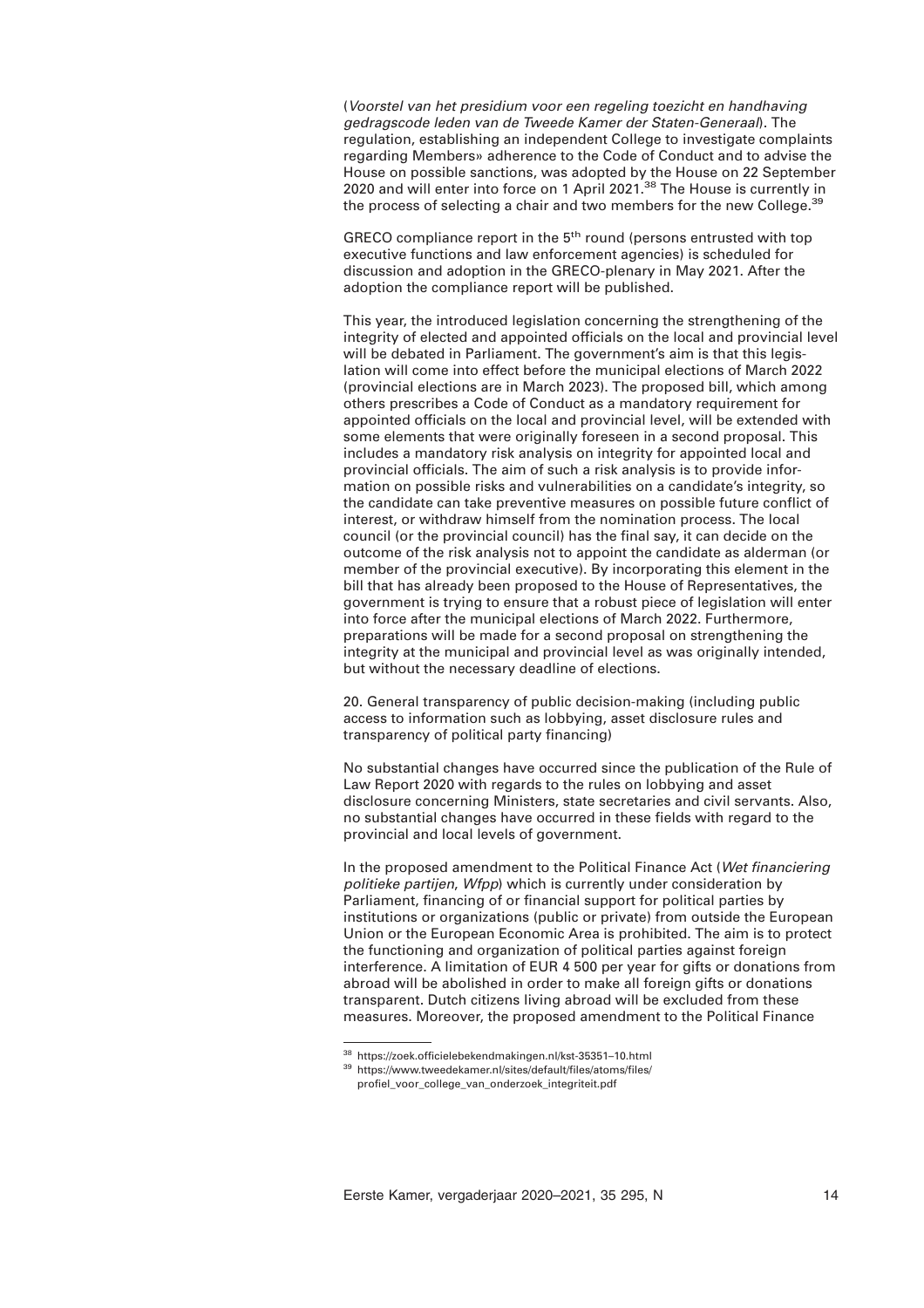Act contains a proposal to increase the transparency on gifts of legal entities. Political parties will be obliged to report the names of the natural persons who are the «ultimate beneficial owners» of the legal entity.

21. Rules on preventing conflict of interests in the public sector

No substantial changes have occurred since the publication of the Rule of Law Report 2020 with regards to the rules on preventing conflict of interests in the public sector as far as Ministers, state secretaries and civil servants are concerned.

The legislation that has been introduced to the House of Representatives last year, will be debated this year. This includes clarifying and strengthening of the rules on withholding from taking part in the decisionmaking process for elected and appointed officials on the local and provincial level.

The Integrity Guidelines for Holders of Political Offices has been recently updated, including model codes of conduct for elected and appointed officials. This as part of the effort of the Ministry of the Interior and Kingdom Relations to support municipalities and provinces in their responsibilities to promote political integrity.

22. Measures in place to ensure whistleblower protection and encourage reporting of corruption

## Whistleblower protection

The evaluation of the Whistleblowers Authority Act took place in 2020. The researchers found that there were too few facts and figures available to make statements about the effectiveness of the Act. According to the researchers, the contribution to the legal protection of the whistleblower and the resolution of social wrongs can be further increased in several respects. The response to the evaluation was sent to Parliament in December 2020. This indicates that further steps can certainly be taken on the basis of the research report. The law will be amended as a result of the evaluation, with a start on the bill in 2021. It has also been indicated that further support for whistleblowers is desirable. To gain insight into the best possible interpretation of that support, a pilot will first be started.

With the current bill to implement the EU Whistleblower Directive, the reversal of the burden of proof will in any case be realized, which further improves the protection of the whistleblower. The aim is to have the bill implementing the EU Whistleblower Directive to enter into force in December 2021. Employers will be informed by means of a website in 2021 about the consequences of the directive and how they can prepare for this.

## Encouraging reporting of corruption

Awareness raising activities largely follow the sectoral approach. For 2020 this was greatly hindered due to national Covid-19-regulations, restricting meetings over a certain number of people.

The awareness-raising activities in 2020 of the Anti-Corruption Centre of the Fiscal Information and Investigation Service (FIOD-ACC) were mostly postponed due to the pandemic. Meetings that were scheduled with general counsels of multinationals and lawyers in the Netherlands to discuss, among other topics, corruption risks and self-reporting, were cancelled in 2020, but are rescheduled for 2021.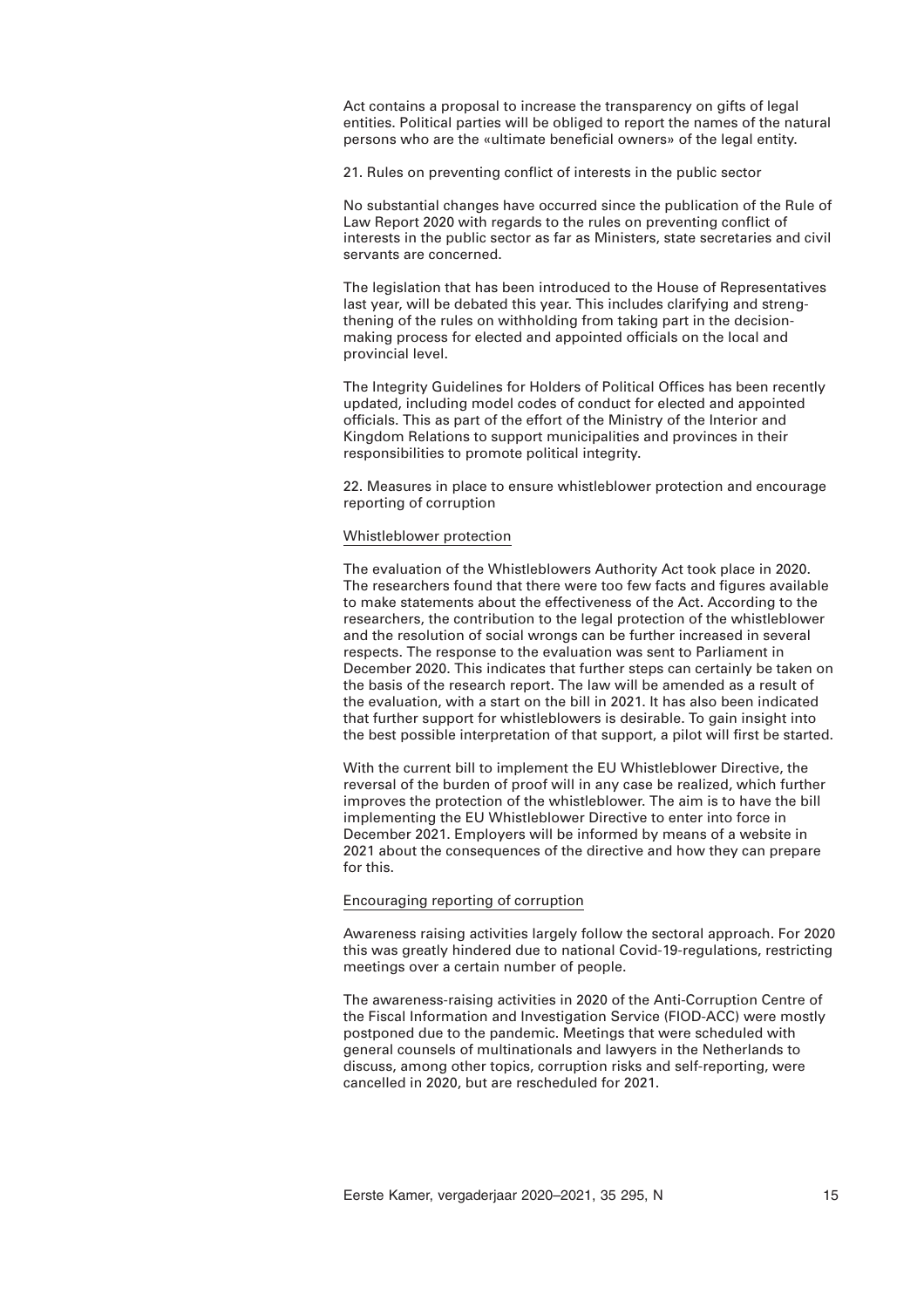23. List the sectors with high-risks of corruption in your Member State and list the relevant measures taken/envisaged for preventing corruption and conflict of interest in these sectors. (e.g. public procurement, healthcare, other).

Please see last year's information regarding the decentralized approach. The specific sectors are responsible to develop measures to prevent corruption and conflicts of interest. No substantial changes have been made since the publication of the Rule of Law Report 2020 within this framework.

*A* parliamentary *«motion*» by Parliamentarians Van Toorenburg – Yesilgöz-Zegerius<sup>40</sup>, was adopted late 2020. This requested the government to develop a multi-sectoral plan strengthening the security of mainports in the Netherlands. These infrastructures can be seen as a risk regarding integrity violations and corruption, as organized crime groups require (use of or access to) this infrastructure to support their activities. Both public and private organizations working in these areas may be at risk. Aspects of the plan on mainports may address these risks and introduce mitigating measures. The new DG Ondermijning has initiated discussions with stakeholders to facilitate the development of the plan.

24. Measures taken to address corruption risks in the context of the Covid-19 pandemic.

# Measures addressing corruption risks in economic support programmes; The Reimbursement Fixed Costs

The Dutch government has introduced an extensive economic stimulus package for several sectors in reaction to the pandemic. One of the elements is a financial package where companies can receive a reimbursement of fixed costs. The Netherlands Enterprise Agency, which operates under the auspices of the Ministry of Economic Affairs and Climate Policy, has set up an extensive risk management system to prevent risks in the implementation of the Reimbursement Fixed Costs (*Tegemoetkoming vaste lasten*, *TVL*) as much as possible. SMEs and enterprises other than SMEs can receive a reimbursement to help cover part of their fixed costs. The risk management system is continuously adjusted on the basis of internal and external signals. Some of these measures are aimed at the application phase and some at the determination phase of the grant. TVL Applications with an increased risk of corruption checked manually prior to the payment of the advance by The Netherlands Enterprise Agency. If necessary, additional information and supporting documents are also requested from the applicant. Furthermore, it is the policy of the Netherland to always report corruption to the Public Prosecution Service.

# Law enforcement during the pandemic

Especially in the beginning of the Covid-19 pandemic there was a large impact on criminal investigations which lead to delays. For several months specific activities such as dawn-raids, hearing suspects and witnesses or observations were either not possible or had to be adapted. Law enforcement was also influenced by limited hearings within the courts. Additionally FIOD also investigated several cases of fraud related to the Covid-19 pandemic. This has led to several criminal investigations and prosecutions related to fraud (protective equipment, fraudulent health

<sup>40</sup> https://www.tweedekamer.nl/kamerstukken/detail?id=2020Z20654&did=2020D44289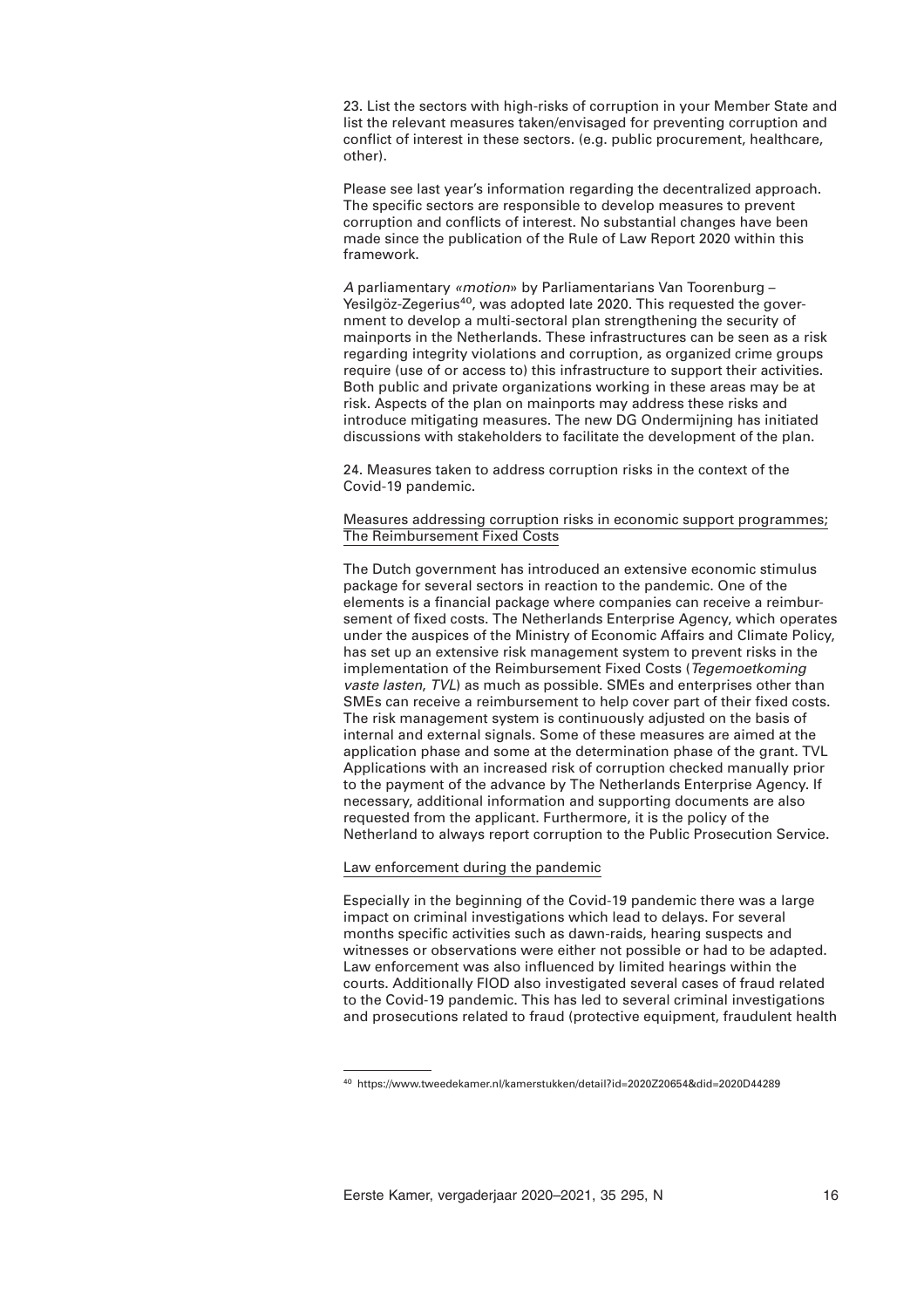certificates and misuse of governmental subsidies following from the pandemic).<sup>41</sup>

25. Any other relevant measures to prevent corruption in public and private sector

# *a. Top executive functions (measures relating to GRECO evaluation R5)*

No substantial changes have occurred since the publication of the Rule of Law Report 2020 with regards to any other relevant measures to prevent corruption in the public and private sector of top executive functions.

# *b. Law Enforcement (LEA- measures relating to GRECO evaluation R5)*

Efforts continue to implement GRECO recommendations. The compliance report in this context will be discussed in March in the next GRECO meeting, and will be made public after translation. The most important measures that can be referred to in the context of law enforcement agencies:

- The police adopted and published theme pages of its Professional Code. These are documents on their intranet dealing with a range of integrity issues and including both case law on the matter, practical examples and internal regulations and guidance. This follows the rules of conduct (*gedragsregels*) that the KMar (Royal Netherlands Marechaussee) adopted in 2019 following GRECO recommendations.
- Both the national police and KMar have developed additional training programmes relating to integrity. The KMar have recently developed two short practical training courses within the Open Defence Academy (ODA) around the topics of Leadership & Ethics (6 modules) and Integrity & Vulnerability (4 modules). For more in-depth knowledge, an online Master Class on Ethics and Information Security is also available online. In addition, a new application for mobile devices became available in April 2020 (My Defence) that provides support for internal communication and information, integrity and security for the entire Defence organization. The police education curriculum is currently being adjusted to ensure that integrity issues are included. A new education block on integrity is being developed, with an emphasis on dilemmas and using the thematic pages of the Professional Code. The development of this program is in an advanced stage. It exists of two-day «in person» training and additional E-learning modules. Due to Covid-19, the in-person training has not yet been launched, but is now planned for Q2 2021. Work is also ongoing to develop a professional e-learning programme through a mobile phone application (KNOWINGO).
- Both the national police and KMar have introduced various new tools and applications in the context of access and screening of the use of law enforcement data. These are mostly technical control measures.
- The national police are completing a Financial Interests Policy Rule, detailing which officials have a duty to report financial interests, what is meant by financial interests and how these interests must be reported. A Financial Compliance Officer who is to supervise the reporting thereof and the adequate implementation of this policy rule, was approved by senior management late December 2020. The KMar has, in addition to legislation on the duty to report financial interests already in place in the General Military Civil Servants Statute *(Alge-*

<sup>&</sup>lt;sup>41</sup> See: Jaarbericht FIOD 2020, Opsporend Nederland samen sterk in de fraudebestrijding – FIOD Jarenlange celstraffen voor witwassen mondkapjesfraudegeld | Nieuws | Rechtspraak, Drie aanhoudingen voor fraude met COVID-steunmaatregelen – FIOD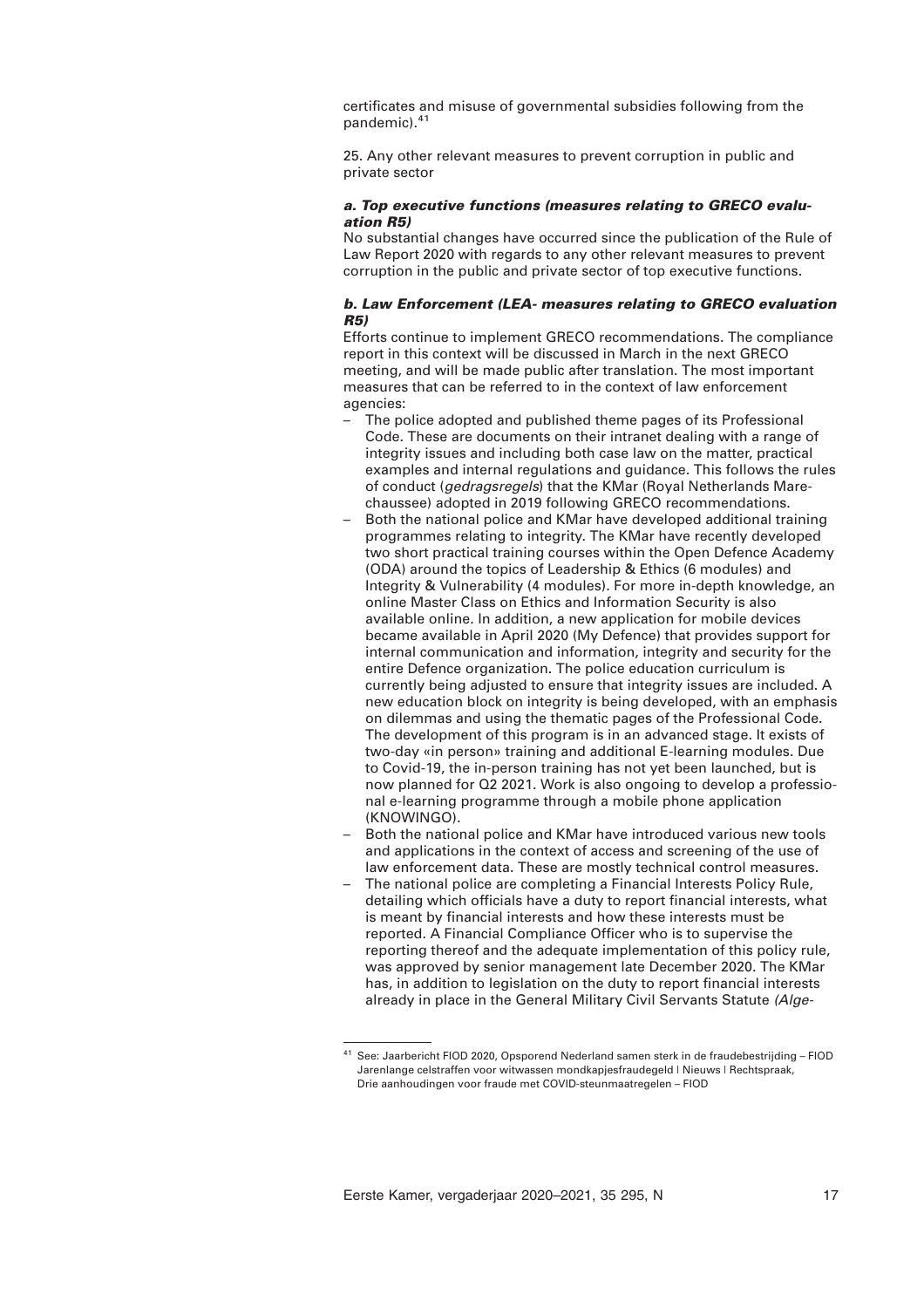*meen militair ambtenarenreglement)* 42, developed a draft memorandum on registering financial interests. This memorandum has not yet formally entered into force.

- As was mentioned last year, legislation on screening of police personnel on integrity was being developed. As of October 2020 this legislation is adopted by both houses of Parliament; implementation of the legislation and supporting regulations are expected by the end of 2021.<sup>43</sup>
- The WODC research on the risks of conflicts of interests of police and KMar after leaving employment is ongoing and expected to be published by summer 2021.
- In 2020 research was conducted on the system of integrity investigations by the national police department conducting the investigations (*Veiligheid, Integriteit en Klachten, VIK*). The research and new approach developed following from this research were made public in a letter to Parliament.<sup>44</sup>

# *c. GRECO Round 4 recommendations*

The legislation which will be introduced to prevent a dual role of Members of Parliament and judge is expected to enter the consultation phase by summer 2021.

# *d. Foreign bribery (relating to OECD WGB evaluation:*

The OECD report was published in November 2020.<sup>45</sup> The Netherlands is currently working on its plans in order to further implement the recommendations of the WGB. Also, the public-private partnership between the banking sector and FIOD led to the publication of a knowledge document in the autumn of 2020 and promotional video. This is also referred to in the OECD report paragraph 39. Several recommendations were made in the context of the WGB evaluation. The Netherlands is currently reviewing the recommendations, and is expecting to share a policy document on how the recommendations will be implemented by summer 2021.

# *e. Independent Research*

Two different types of research have been requested to the WODC:

- Corruption risks in the Netherlands mentioned in our introduction;
- Framework for self-reporting and self-investigations the WODC was requested to conduct research on the possible framework for the use of self-investigations and self-reporting. The first topic follows from a parliamentary «motion»46 and the second topic from the OEDC WGB evaluation.

# *f. Additional*

The NPIID takes part in the project Resilient Public Governance (*Weerbaar Openbaar Bestuur*) focusing on increasing resilience within public governance against subversive crime. The aim is to increase connections between public governance and the NPIID, contribute to prevention and increase signals of corruption coming from this field. In phase 1 of the project the needs of stakeholders were identified. As of 1 February 2021, phase 2 has started in which a route map for implementation of possible measures and activities will be developed. The execution phase is expected to start before summer 2021.

<sup>42</sup> https://wetten.overheid.nl/jci1.3:c:BWBR0003482&z=2021-02-12&g=2021-02-12

<sup>43</sup> https://www.eerstekamer.nl/behandeling/20200204/gewijzigd\_voorstel\_van\_wet

<sup>44</sup> https://www.rijksoverheid.nl/documenten/kamerstukken/2020/11/12/tk-contouren-vernieuwdstelsel-integriteit-en-interne-onderzoeken

<sup>45</sup> http://www.oecd.org/daf/anti-bribery/netherlands-oecdanti-briberyconvention.htm

<sup>46</sup> Detail 2020D27443 | Tweede Kamer der Staten-Generaal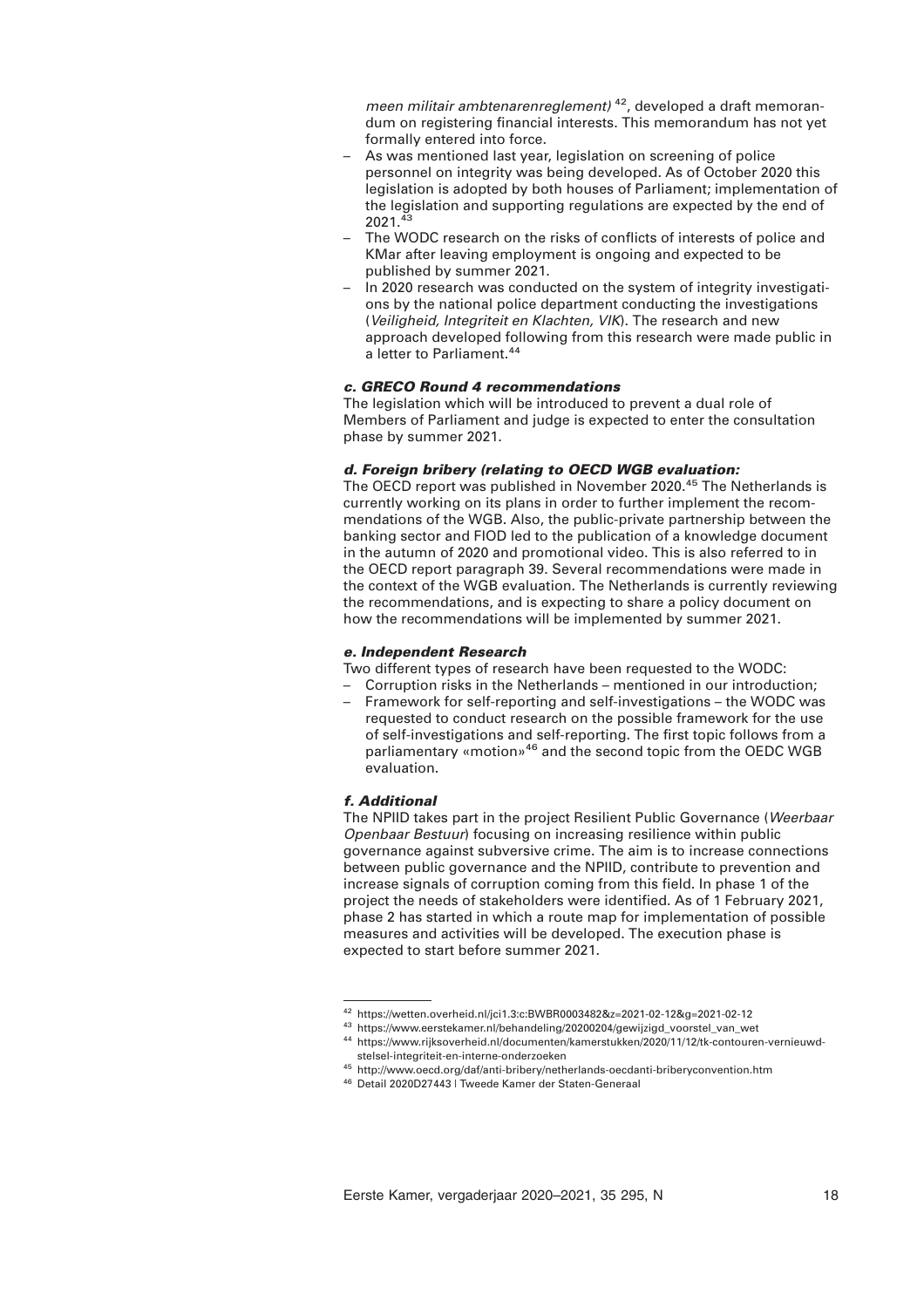## *C. Repressive measure*

26. Criminalisation of corruption and related offences

No changes have been made since the publication of the Rule of Law Report 2020 in terms of criminalisation of corruption offences.

Two DPPO directives have been adopted, which have an impact on the investigation and prosecution of (especially) foreign prosecution.

- On 1 October 2020 a new Directive on investigation and prosecution of foreign corruption came into effect.<sup>47</sup>One change which relates to criminalization is the deletion of language of the old Directive on small facilitation payments, to prevent any lack of clarity regarding the alignment of legislation with the OECD convention.
- On 4 September 2020 a new Directive on Large Settlements came into effect.<sup>48</sup> This Directive introduces an independent commission for legal oversight for specific settlements. The role of the Minister of Justice, in terms of approving settlements, ended upon the introduction of this commission. This temporary commission has been set up for the interim- period before new legislation is introduced, which will introduce legal oversight on these categories of settlements. The new legislation is expected to be brought into consultation this spring.

27. Data on investigation and application of sanctions for corruption offences (including for legal persons and high level and complex corruption cases) and their transparency, including as regards to the implementation of EU funds.

The Public Prosecution Service has provided an overview of data over the last 4 years on application of sanctions for corruption offences.

| Corruption on the grounds of Articles 177 Sr, 178 Sr, 328ter Sr, 363 Sr and 364 Sr |      |     |      |     |                |     |      |     |
|------------------------------------------------------------------------------------|------|-----|------|-----|----------------|-----|------|-----|
|                                                                                    | 2017 |     | 2018 |     | 2019           |     | 2020 |     |
| <b>Influx OM</b>                                                                   |      |     |      |     |                |     |      |     |
| Influx of suspects at OM                                                           | 61   |     | 76   |     | 54             |     | 105  |     |
| <b>Settlements OM</b>                                                              |      |     |      |     |                |     |      |     |
| - Unconditional dismissal                                                          | 12   | 18% | 14   | 20% | 17             | 26% | 21   | 24% |
| Technical                                                                          | Q    |     | 8    |     | 10             |     | 9    |     |
| Policy                                                                             |      |     |      |     | 5              |     | 9    |     |
| Admininistrative                                                                   |      |     |      |     | $\overline{a}$ |     |      |     |
| - Conditional dismissal                                                            |      | 3%  | ۰    | 0%  | $\sim$         | 0%  | ٠    | 0%  |
| - Settlement (OM-transaction or penal order<br>(strafbeschikking))                 | 10   | 15% | 5    | 7%  | 14             | 22% | 15   | 17% |
| - Decisions to summon (beoordeling dagvaarden)                                     | 42   | 64% | 52   | 73% | 34             | 52% | 51   | 59% |
| <b>Total OM outflow</b>                                                            | 66   |     | 71   |     | 65             |     | 87   |     |

The OECD evaluation report gives an overview of the most recent enforcement data in the context of foreign bribery. Please see the report paragraph 13<sup>49</sup> and further.

General data from DPPO (and NPIID specifically) can be found in the annual report.<sup>50</sup>

# Transparency of data

Data regarding the OECD WGB evaluation (foreign bribery) is made public in the context of the evaluation report. The Netherlands published the report in a letter to Parliament in November 2020.

 $47$  wetten.nl – Regeling – Aanwijzing opsporing en vervolging buitenlandse corruptie – BWBR0044138 (overheid.nl)

<sup>48</sup> https://wetten.overheid.nl/BWBR0044047/2020-09-04

<sup>49</sup> http://www.oecd.org/daf/anti-bribery/netherlands-oecdanti-briberyconvention.htm

<sup>50</sup> https://www.om.nl/documenten/jaarverslagen/om/map/2019-en-verder/om-jaarbericht-2019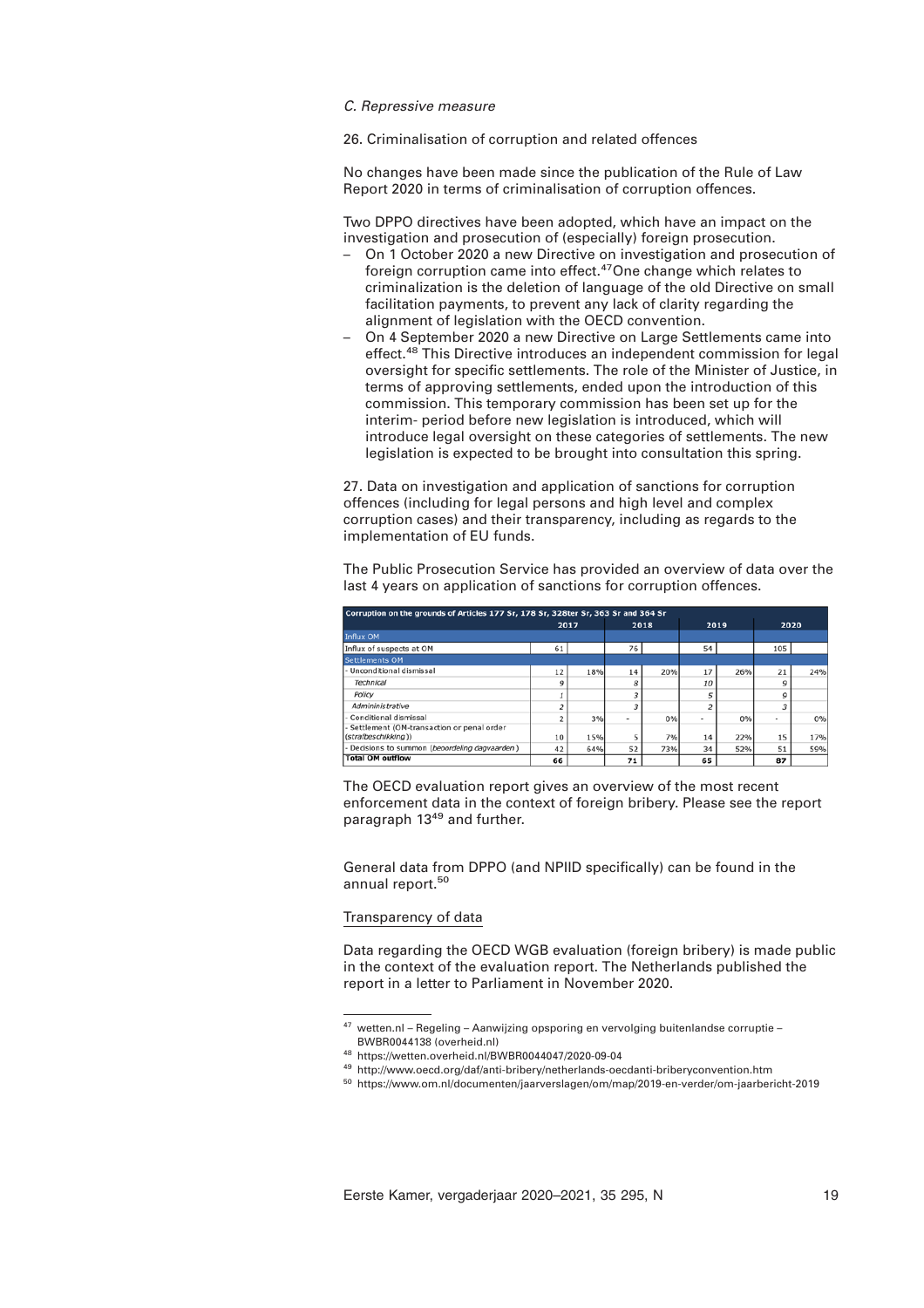The annual DPPO report contains statistics, including on NPIID investigations. This is published each year.

Anonymised judgements of criminal cases are also published online on www.rechtspraak.nl.

Additionally DPPO publishes press releases following a so-called «large transaction». This includes a statement of facts for the large transactions, the sanction and the legal person involved. This policy is included in the relevant before mentioned directive on large settlements, and is further highlighted in the final paragraph of the press release on the new settlement regime.<sup>51</sup>

28. Potential obstacles to investigation and prosecution of high-level and complex corruption cases (e.g. political immunity regulation)

As mentioned in last year's report, there is a special procedure pursuant to Article 119 of the Constitution with regard to violations of the law committed by Ministers, Members of Parliament and state secretaries while in office. This procedure is currently being reviewed by a dedicated committee. The committee is expected to deliver its report by the summer of 2021.

In addition to last year's submission, we can mention that the international character of foreign bribery investigations may be further limited due to Covid-19 measures. The execution of MLA requests is one of the processes that can be hindered in many countries.

Also, legal privileges in relation to large data sets also remain a potential obstacle in the context of timely prosecution. This is also addressed in the OECD report. The Netherlands is considering whether lead times could be reduced in the future by using digital technology to filter out privileged material from large electronic databases kept by law firms. On this subject a judgment of the Supreme Court is relevant. In its judgement of 16 June 2020 (ECLI:NL:HR:2020:1048) the Supreme Court ruled that it is not in violation of legal professional privilege if the investigative judge – in cases where big sets of data have to be searched – gives an order to a specially designated investigative officer to use search terms to filter out information that falls within the scope of legal professional privilege, if certain conditions are met (person that invokes the privilege is involved when the search terms are determined; not just words, but also images can be searched). This means that the investigative judges do not (no longer) have to assess each individual document, which could save (a lot of) time when dealing with big sets of data. Moreover, it is clear from this judgment that blanket claims on legal professional privilege which are not substantiated, cannot block the use of the information that is filtered. This case law, in other words, helps preventing blanket claims on legal professional privilege from blocking the investigation.

Research by the Research and Documentation Centre (WODC) took place last year to explore possible bottlenecks for meeting the time limits regarding legal privilege and to explore furthers ways for streamlining the procedures. The outcome of this report is now being reviewed.

Regarding in-house lawyers and legal privilege an important judgement was recently published.<sup>52</sup>

<sup>51</sup> https://www.om.nl/actueel/nieuws/2020/09/04/nieuwe-aanwijzing-hoge-transacties#:~ :text=Op%204%20september%202020%20treedt%20de%20nieuwe%20Aanwijzing,toetst%20alvorens% 20ze%20worden%20aangeboden%20aan%20de%20verdachte

<sup>52</sup> https://uitspraken.rechtspraak.nl/inziendocument?id=ECLI:NL:RBROT:2021:527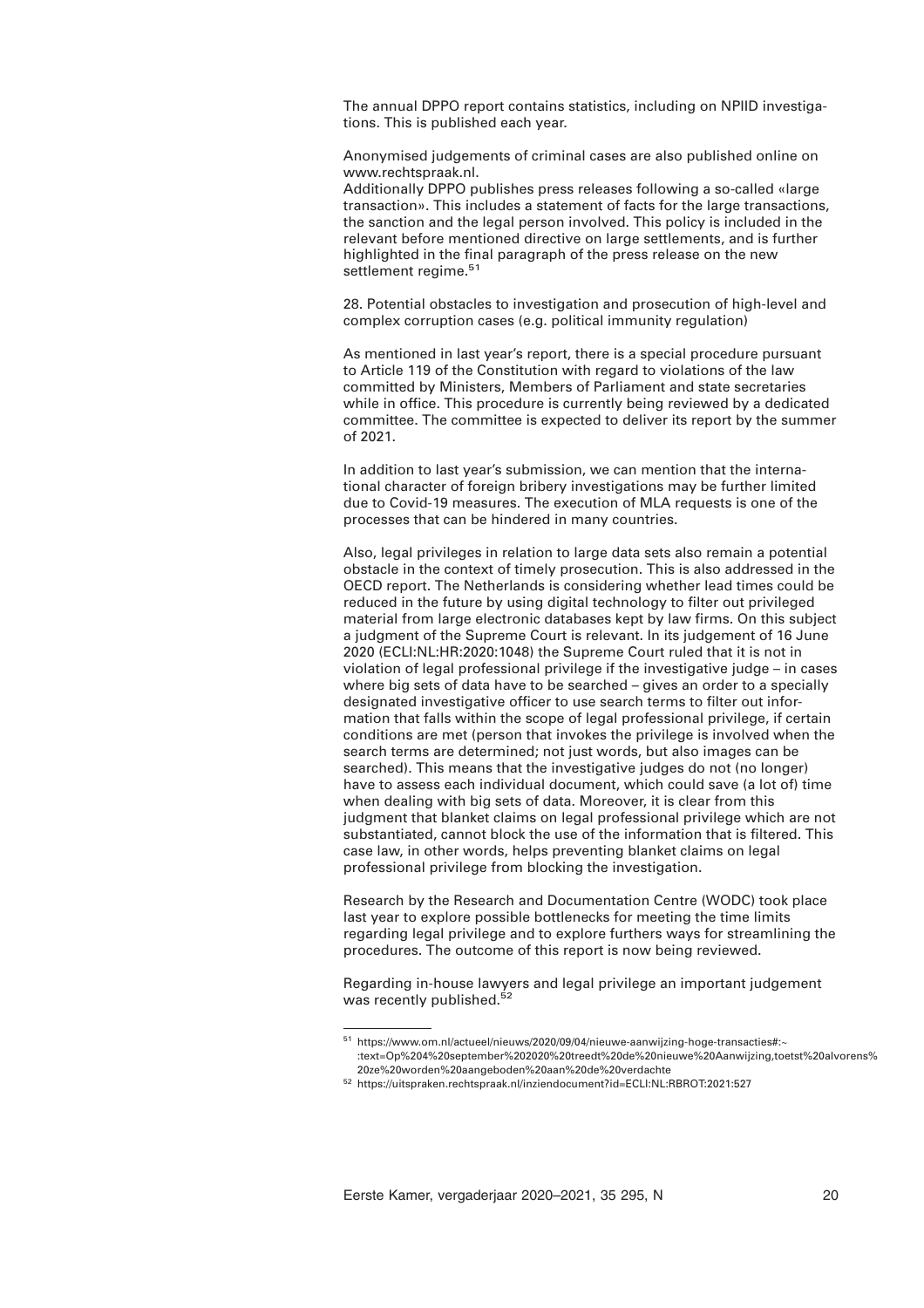## *Other – please specify*

The information below is relevant in the context of the Dutch approach regarding foreign bribery. In October 2020 the Dutch Minister for Foreign Trade and Development Cooperation presented a policy note on international responsible business conduct (RBC policy).<sup>53</sup> This policy aims to strengthen responsible business conduct and to spur companies into taking responsibility for ceasing, preventing or mitigating any adverse effects resulting from their activities, products or services. This includes tackling corruption. The RBC policy is part of a wider government approach to make international value chains sustainable and achieve the UN Sustainable Development Goals (SDGs). Evaluations and studies have found that although current Dutch RBC policy contains valuable elements to advance RBC, it has failed to achieve its goal (that Dutch companies engage in responsible business conduct in line with international standards). Voluntary measures alone are inadequate. A smart mix of measures is necessary to achieve the RBC policy goal, comprising information, facilitation, incentives, conditions and obligations. A policy mix at EU level is preferred and would align with the current EU ambitions. The government is proposing a smart policy mix with general due diligence legislation, preferably at EU level, at its heart. The building blocks for EU measures can also be used nationally if an effective and practicable EU proposal fails to get off the ground. The policy mix will be supplemented with measures to promote compliance with legislation and the exercise of due diligence. Specifically, these measures are RBC criteria in public procurement and private sector instruments, a new RBC support office, financial incentives and sector-wide cooperation. The government has developed a theory of change to gain insight into progress in and achievement of the RBC policy goals. The measures in the smart mix must promote RBC awareness, knowledge and commitment and anchor RBC principles in Dutch companies. A monitoring and evaluation framework will be drawn up for each measure. In February, the House of Representatives was informed on the state of play<sup>54</sup>, further steps are expected around the summer but may be influenced by the outcome of the upcoming national elections.

# **III. Media pluralism**

## *A. Media authorities and bodies<sup>55</sup>*

29. Independence, enforcement powers and adequacy of resources of media regulatory authorities and bodies

No substantial changes have occurred since the publication of the Rule of Law Report 2020.

30. Conditions and procedures for the appointment and dismissal of the head / members of the collegiate body of media regulatory authorities and bodies

As announced in the previous report, the procedure for the appointment and dismissal of the head and members of the collegiate body of the Media Authority has been adapted. The Minister of Education, Culture and Science appoints the head and members of the collegiate body on the

<sup>53</sup> https://www.rijksoverheid.nl/documenten/kamerstukken/2021/02/11/kamerbrief-inzakevoortgang-uitvoering-beleidsnota-van-voorlichten-tot-verplichten

<sup>54</sup> https://www.rijksoverheid.nl/documenten/kamerstukken/2021/02/11/kamerbrief-inzakevoortgang-uitvoering-beleidsnota-van-voorlichten-tot-verplichten

<sup>55</sup> Cf. Article 30 of Directive 2018/1808.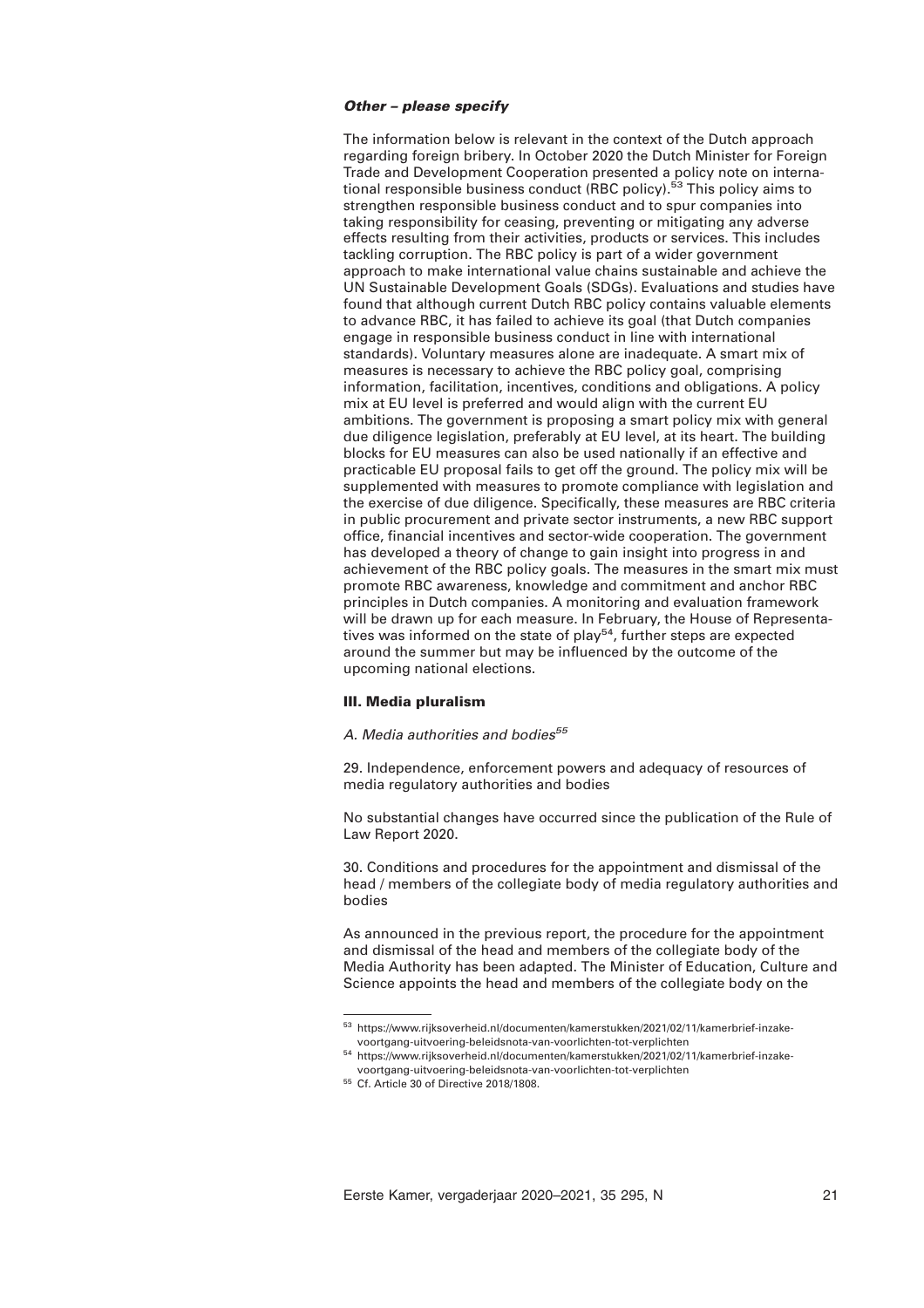basis of unanimous advice from an independent appointment committee set up by the Media Authority. The Minister can only deviate from this advice if the rules of procedure were not respected or if an appointment would be contrary to the law. Suspension and dismissal will only take place due to unsuitability or incompetence for the position fulfilled or due to other compelling reasons related to the person concerned. Dismissal will also take place at own request.

31. Existence and functions of media councils or other self-regulatory bodies

Further to the previous report, in the Netherlands there are ombudsmen for the media: the ombudsman for public broadcasters and several ombudsmen for national and regional newspapers.

As for the public broadcasters, the ombudsman monitors and investigates the journalistic statements of the public broadcasters. In addition, the ombudsman investigates and handles complaints from the public on this topic. The ombudsman does not deal with all programs of the public broadcasters, but only with journalistic programs on radio, TV or the Internet, which fall within the genres of news, current affairs, sports, information and education.

The ombudsmen for the newspapers investigate, evaluate and assess the reporting in newspapers, as well as handle complaints from their readers.

*B. Transparency of media ownership and government interference* 

32. The transparent allocation of state advertising (including any rules regulating the matter); other safeguards against state / political interference

Journalists and programme makers are free to write, publish and broadcast what they wish. Central and local government does not interfere with content. The government is never allowed to check content in advance. This is laid down in both Article 7 of the Constitution and the Media Act (*Mediawet 2008*).

33. Rules governing transparency of media ownership and public availability of media ownership information

No substantial changes have occurred since the publication of the Rule of Law Report 2020.

# *C. Framework for journalists» protection*

34. Rules and practices guaranteeing journalist's independence and safety

In accordance with the PersVeilig Protocol, the police recently established an internal action framework in which the police's actions are described in the event that a journalist asks for advice prior to a report, demonstration or event so as to be able to work safely on site.

In 2020 the media sector was affected by the steep decline of advertising revenues that occurred due to the Covid-19 crisis. As a direct result from lockdown measures, entrepreneurs, organizations, etc. cut back on their advertising budgets, which affected mainly the local public broadcasters, door-to-door-newspapers, digital hyperlocals and locally paid newspapers, given their large/sole reliance on these revenues as a source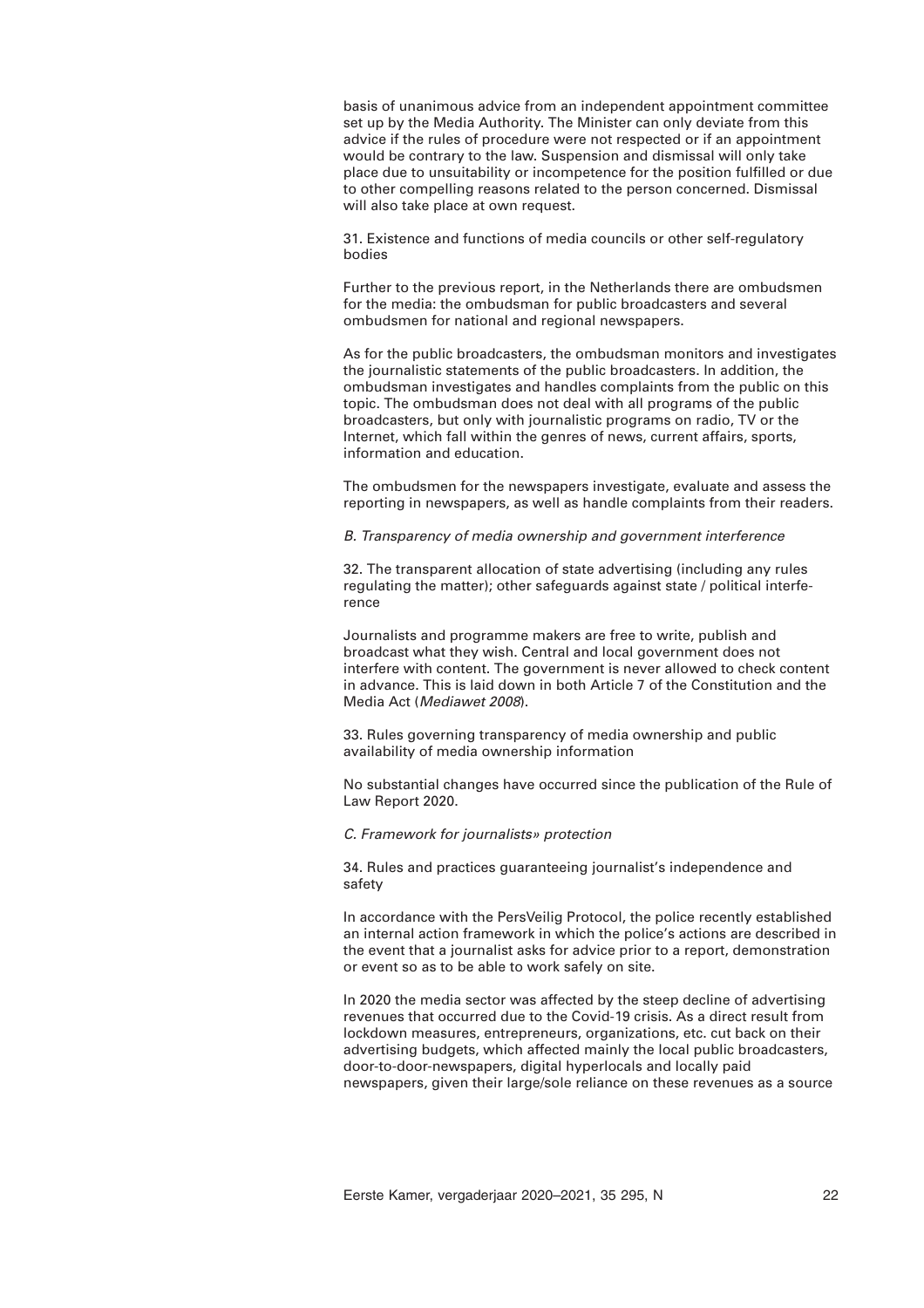of income. The government installed the Temporary Support Fund for locally provided information (*Tijdelijk Steunfonds voor Lokale Informatievoorziening*). The aim of this support fund, with a budget of EUR 35 million is to support the local media sector and to make sure that even and especially during the Covid-19 pandemic the public have access to locally relevant information.

35. Law enforcement capacity to ensure journalists» safety and to investigate attacks on journalists

There have been a number of instances in 2020 whereby the press was put under pressure. For example, when the National Public Broadcaster (NOS) decided to remove the logo's from their camera vans due to threats or when journalists where harassed during anti-Covid-19 demonstrations. This has led to questions from the public and political parties to the Minister of Justice and Security and the Minister for Primary and Secondary Education and Media. They in turn have indicated that the police, the Public Prosecution Service, the Dutch Society of Editors-in-Chief and the Dutch Association of Journalists are working in close collaboration in the project PersVeilig<sup>56</sup>, that there would be a review of all the measures that are currently in place to ensure journalists» safety and that if necessary, additional measures would be taken. This review will be sent to Parliament

shortly.\\bz.ad.minbuza.local\Data\Users\kruining.emma\My Documents\Mijn documenten\Input OCW RoL rapportage 2021.docx In short, the law enforcement capacity is in place, all parties are working closely together and PersVeilig is still a good example of an effective collaboration between relevant stakeholders. At the same time there is also room for some improvement, which was to be expected given that PersVeilig was only created in the course of 2019. These improvements have been identified and will be taken up in due course.

One issue that arose in 2020 was the protection of freelance journalists who face harassment and do not have an employer to back them up. An inventory was made of the safety measures these freelance journalists need and the way in which they can be supported in realizing those measures, taking into account the lack of an employer who is responsible for providing a safe working environment. Following this inventory, the government has decided to financially contribute to facilities for freelance journalists in the event of a threat or risk so that they can safely practice their profession. The conditions for this contribution are currently discussed in consultation with PersVeilig.

36. Access to information and public documents

Access to information for the public is based on the Freedom of Information Act (*Wet openbaarheid van bestuur, Wob*). A new bill, the Open Government Act (*Wet open overheid*, *Woo*) proposed by Members of Parliament to replace the Wob, has been pending for some time now. At the start of 2019, a new bill to amend the Woo was submitted to the House of Representatives. In January 2021 it was debated in the House, which resulted in the adoption of the bill, including some further amendments by the MP's who initiated the bill as well as others. One of the changes made to the bill is the establishment of a permanent independent advisory committee on open government and information management. This Advisory committee also has the task to receive complaints from journalists about the access to information and to mediate in cases with governmental bodies when asked to do so.

<sup>56</sup> https://www.persveilig.nl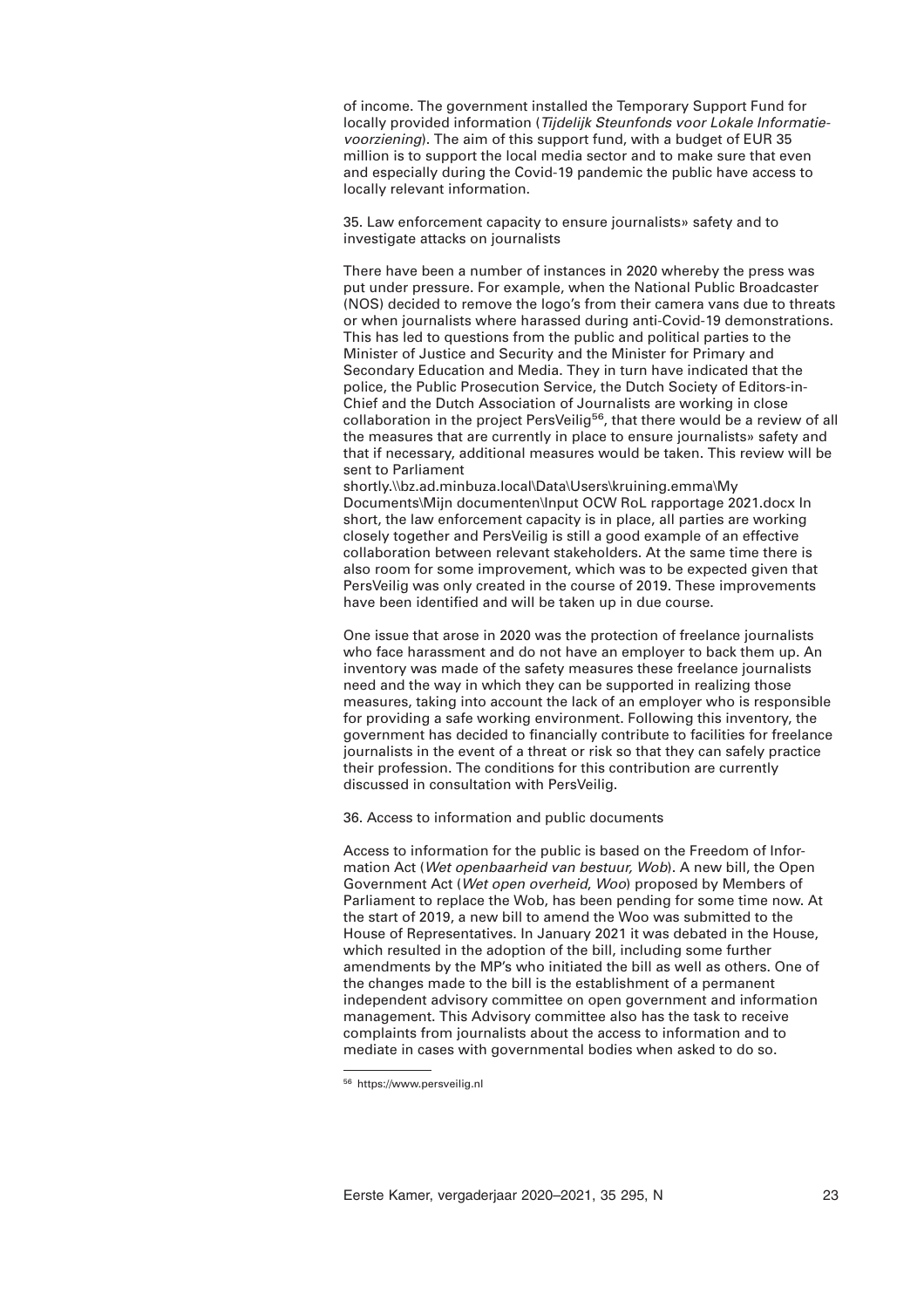Together with the original proposal for the Open Government Act, the new bill is pending in the Senate during 2021. This bill is intended to increase the transparency of the government. The bill will enhance the focus on the proactive disclosure of public information in order to serve the rule of law, democracy, citizens and public governance better. The cornerstone of the bill is Section 1.1: «Everyone is entitled to public information without having to assert interest in that regard, subject to the restrictions imposed by this Act.» As such, maintaining the provisions for requests of information from the Wob, the Woo adds a list of documents to be disclosed compulsorily. Following its introduction, expected in 2022, the Woo will replace the Wob.

37. Lawsuits and convictions against journalists (incl. defamation cases) and safeguards against abuse

The Dutch police, the Public Prosecution Service, the Dutch Society of Editors-in-Chief and the Dutch Association of Journalists are working in close collaboration in the project PersVeilig. Within the framework of PersVeilig, the Dutch Association of Journalists has planned to investigate the safety of journalists in the Netherlands. To gain a better insight into the extent to which abuse of lawsuits against journalists occur, they will take into account legal threats. Currently, there is no indication that such a threat is structurally present. The conclusions of the investigation and the newly gained insight in this matter will therefore be closely studied.

# *Other – please specify*

Not applicable.

## **IV. Other institutional issues related to checks and balances**

## *A. The process for preparing and enacting laws*

38. Framework, policy and use of impact assessments, stakeholders'/ public consultations (particularly consultation of judiciary on judicial reforms), and transparency and quality of the legislative process

There is one new development that has occurred since the publication of the Rule of Law report 2020 concerning internet consultation. The aim of internet consultation is to provide as many citizens as possible with an opportunity to express their thoughts on proposed legislation through www.internetconsultatie.nl. To achieve this, the government is currently running a pilot project (*Innovatie in internetconsultatie*) aimed towards making the website and the proposals more accessible and easier to read (B1 level).

There is also one aspect in need of clarification regarding last year's information. It was mentioned that a summary of the answers to the seven questions of the Dutch comprehensive impact assessment system IAK (see www.naarhetiak.nl) was published for consultation together with the legislative proposal and the explanatory note. The seven questions of the IAK serve as principles and demands for officials when drafting a legislative proposal on the order of a Minister or State Secretary. The answers to the seven questions are checked by several supervising authorities before the proposal is sent to the Council of Ministers.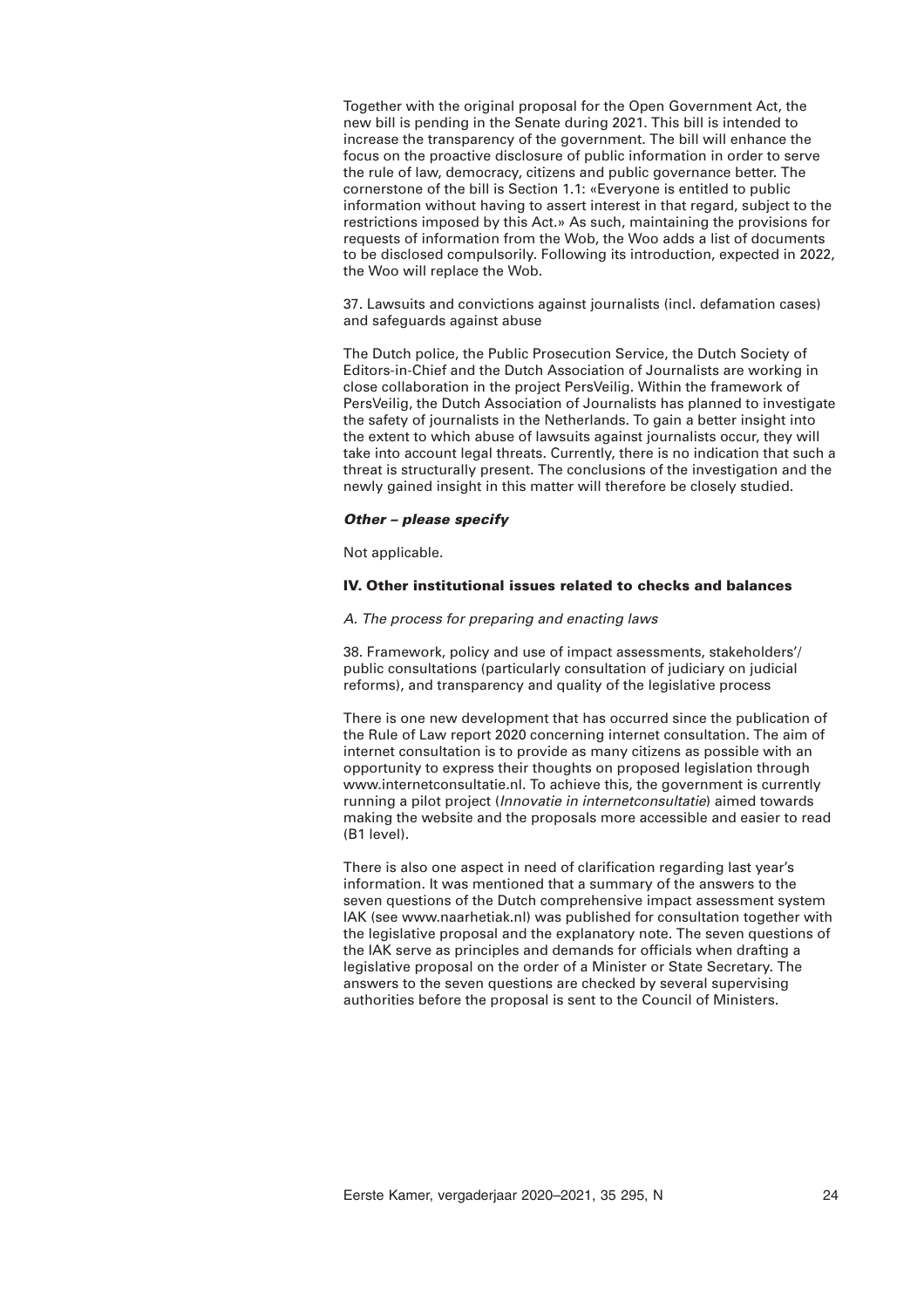39. Rules and use of fast-track procedures and emergency procedures (for example, the percentage of decisions adopted through emergency/urgent procedure compared to the total number of adopted decisions)

No substantial changes have occurred since the publication of the Rule of Law Report 2020 with regards to the rules and use of fast-track procedures and emergency procedures since the publication of the Rule of Law report 2020, except one. In last year's report we mentioned that a new law to combat the Covid-19 emergency was being prepared (*Tijdelijke wet Covid-19 Justitie en Veiligheid*). This law has come into force and functions as a legal basis for dealing with the current crisis. This law is a temporary law which can be extended for three months per extension. See indicator 41 for further information on Covid-19 measures.

Given that the legislative process in the Netherlands doesn't have a specific fast track procedure, it is not possible to say what percentage of decisions is adopted through emergency/urgent procedure compared to the total number of adopted decisions. As we've mentioned in last year's report, some steps of the legislative process can be omitted or done with urgency, but it differs per legislative proposal whether this is done and which steps are omitted or done with urgency.

40. Regime for constitutional review of laws

No substantial changes have occurred since the publication of the Rule of Law Report 2020 with regards to the regime for the constitutional review of laws.

41. Covid-19: provide update on significant developments with regard to emergency regimes in the context of the Covid-19 pandemic:

- *judicial review (including constitutional review) of emergency regimes and measures in the context of Covid-19 pandemic*
- *oversight by Parliament of emergency regimes and measures in the context of Covid-19- 19 pandemic*
- *measures taken to ensure the continued activity of Parliament (including possible best practices)*

# Judicial and constitutional review

Emergency regimes and measures in the context of the Covid-19 pandemic bring different challenges for the protection of fundamental rights. To ensure the protection of fundamental rights the government has established a temporary law on Covid-19 measures that has entered into force on 1 December 2020 (*Tijdelijke wet maatregelen Covid-19*).57 This temporary law provides a specific legal basis to restrict fundamental rights, which is necessary according to the European Convention on Human Rights and the Dutch constitutional provisions on human rights. The measures based on the temporary law are reviewed regularly. Every three months the Council of State reviews applicable measures and advises on the prolongation of the temporary law. This has led to the prolongation for another three months, starting 1 March 2021.

In the light of treaty law and constitutional requirements, the temporary law always requires careful assessment on how far limitations of fundamental rights may extend. A crucial element in this are the requirements of necessity, proportionality and subsidiarity. For this reason, requirements mentioned in the temporary law have been made explicit in

<sup>57</sup> https://wetten.overheid.nl/jci1.3:c:BWBR0043413&z=2020-12-17&g=2020-12-17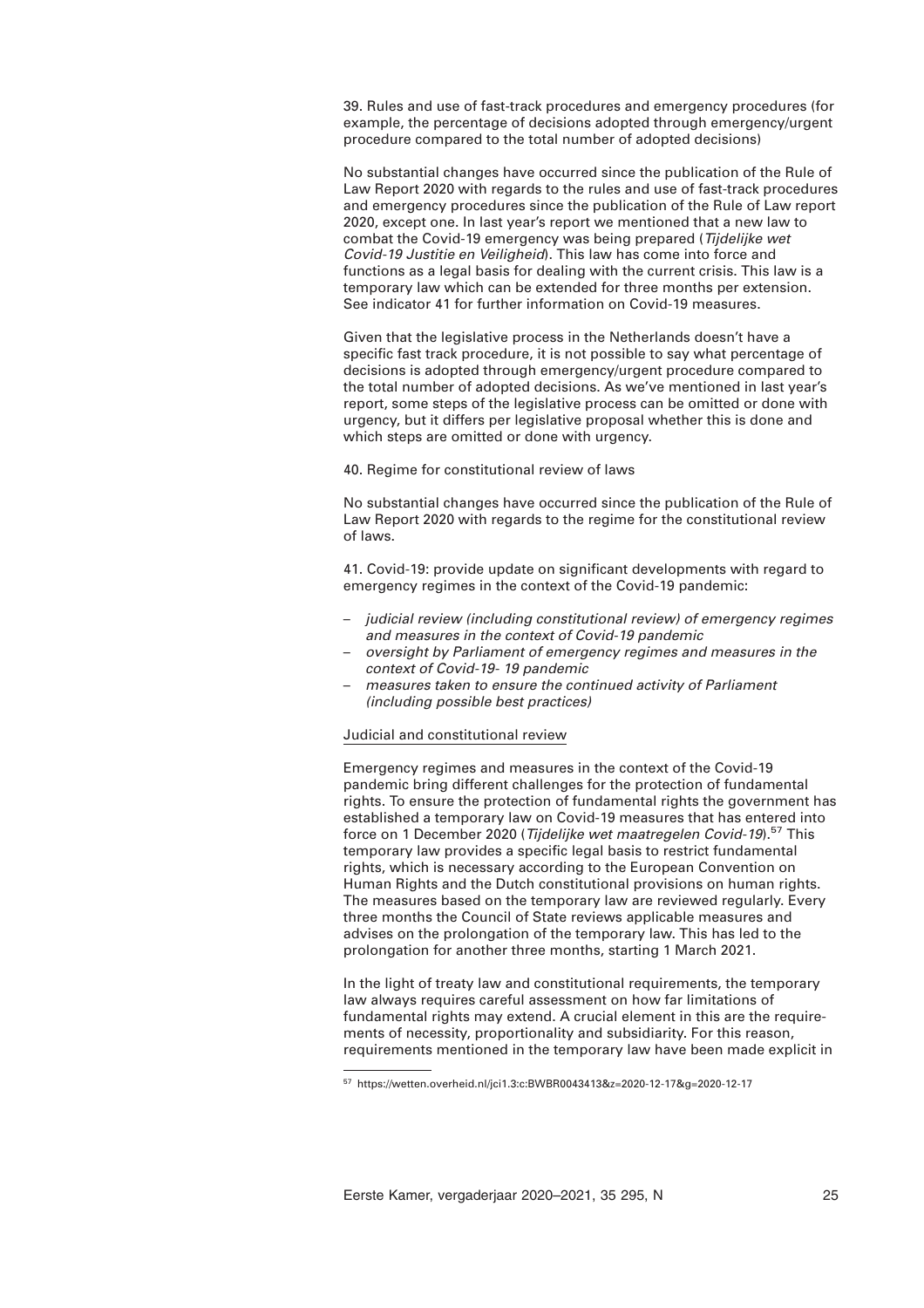a separate provision as general requirements that have to be taken into account when taking measures. In the light of these principles, the law also provides for the possibility of differentiation, so that measures can be put in place for specific areas or activities, for example, where this is really necessary to combat the epidemic. It also provides for the possibility to make exceptions or to grant exemptions, to enable customization of the measures where justified. In practice, this means that a relaxation or activation of measures is always determined on the basis of the current situation and a balance between the various interests, whereby the importance of the protection of fundamental rights weighs heavily. In addition, it is continuously examined whether measures are (still) necessary.

During the period in which measures were taken, courts have ruled several times on the justification of certain measures. These disputes were mainly about whether the legal basis on which a measure is based is also a solid legal basis for the intended purpose. See, for example, the judgment of the preliminary relief judge of the Court of The Hague of 8 January 2021 (C / 09/605233 / KG ZA 21–2), which ruled that the mandatory PCR test for travellers from abroad could be upheld. The most high-profile of these cases was the ruling of the preliminary relief judge of the Court of The Hague of 16 February 2021 that the curfew imposed by the government was not based on a solid legal basis and was thus unlawful with immediate effect (ECLI:NL:RBDHA:2021:1100). The Dutch government appealed this verdict and also appealed its immediate effect. The Court of Appeal in The Hague ruled on the same day that the curfew would remain in place until the court had reached a final verdict on the appeal. On Friday 26 February 2021 the Court of Appeal ruled that the curfew was in fact based on a solid legal basis, thereby overturning the ruling of the preliminary relief judge (ECLI:NL:GHDHA:2021:285).

# Oversight by Parliament of emergency regimes and measures in the context of Covid-19- 19 pandemic

On 1 December 2020, the temporary law on Covid-19 measures has entered into force. From this moment on, all Covid-19 measures are based on this temporary law instead of regional emergency ordinances. Regional emergency ordinances are proclaimed without involvement of Parliament. Given the duration of the pandemic, the regional emergency ordinances had to be replaced by an instrument that guarantees parliamentary involvement. The temporary law on Covid-19 measures offers this alternative instrument. The Covid-19 measures are now detailed in a temporal ministerial decree which is based on the temporary law on Covid-19. If necessary, this ministerial decree is adapted to the circumstances at that time. The ministerial decree and every adaptation is submitted to Parliament after being signed by the relevant Ministers. The House of Representatives then has the opportunity to reject the ministerial decree within one week. In this way, Parliament can exercise control over the measures taken in context of the Covid-19 pandemic.

As mentioned under the previous heading (judicial and constitutional review), the preliminary relief judge of the court of The Hague ruled on 16 February 2021 that the curfew the government had put in place, was not based on a solid legal basis. Although the government disagreed with this ruling and eventually won on appeal, it decided in the meantime to establish a new solid legal basis for the curfew regardless of the final verdict of the Court of Appeal. The new legislation was approved by Parliament and entered into force on 22 February 2021. Although the new legal basis was established in a short time, all requirements for a good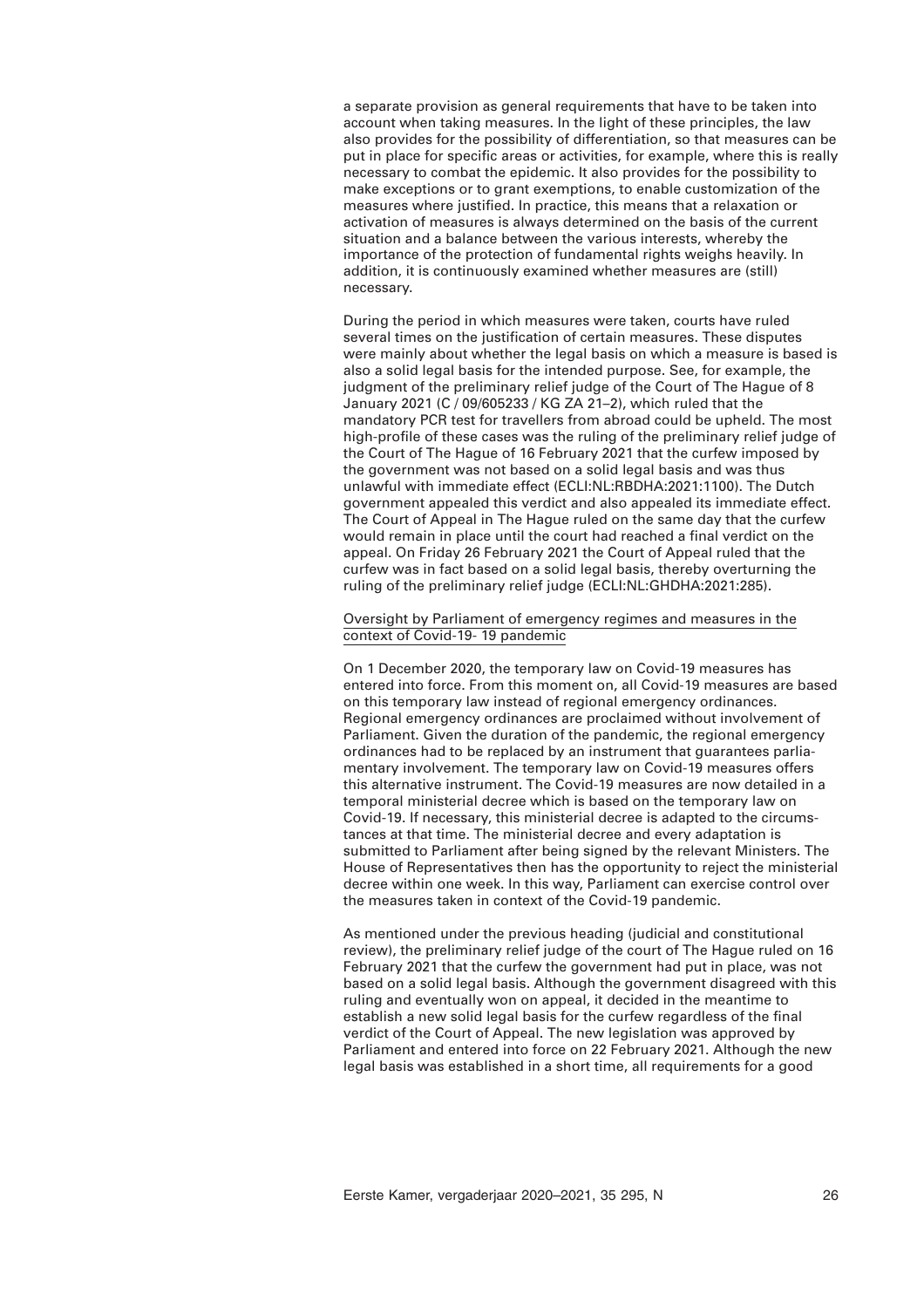legislative process have been met. The curfew is now included in the temporary law on Covid-19 measures.

## Measures taken to ensure the continued activity of Parliament

In the temporary law on Covid-19 measures exceptions have been made to ensure the continued activity of Parliament. In addition to this legal measure, hygiene measures have been taken by Parliament to make sure the members of Parliament can debate in a safe way. Examples of these hygiene measures are: the requirement to keep a safe distance, the advice to wear a facemask when moving through the room and building and the practice to clean the platform after each speaker. To ensure that also the democratic processes within decentralised authorities could continue, the laws on these authorities have been complemented with a temporary law on digital deliberation and decisionmaking<sup>58</sup> to give these authorities the opportunity to publicly deliberate and decide through digital applications.

## *B. Independent authorities*

42. Independence, capacity and powers of national human rights institutions («NHRIs»), of ombudsman institutions if different from NHRIs, of equality bodies if different from NHRIs and of supreme audit institutions<sup>59</sup>

At the central level the Netherlands Institute for Human Rights (*College voor de rechten van de mens*) is the main actor as the national human rights institution. Last year's report contains detailed information of the independence, capacity and powers of this body. There are no new developments concerning those matters.

No substantial changes have occurred since the publication of the Rule of Law Report 2020 with regards to the Court of Audit, except for the fact that its budget increased from EUR 31 million for 2018 to EUR 33 million for 2020.

Concerning the National Ombudsman, last year's report mentioned that this institution can start an investigation after receiving a complaint by a citizen. What deserves further clarification is that the National Ombudsman can also start an investigation on his own initiative (without receiving a formal complaint). There are no new developments concerning the National Ombudsman, except for the fact that the number of specialists that work for the National Ombudsman increased to 180 people. Also, its budget increased from more than EUR 18 million for 2018 to EUR 19.8 million for 2020.

# *C. Accessibility and judicial review of administrative decisions*

43. Transparency of administrative decisions and sanctions (incl. their publication and rules on collection of related data) and judicial review (incl. scope, suspensive effect)

In the Dutch system of administrative law, administrative sanctions form a subcategory of administrative decisions. Rules that apply to administrative decisions therefore also apply to administrative sanctions and are

<sup>&</sup>lt;sup>58</sup> Tijdelijke wet digtale beraadslaging en besluitvorming provincies, gemeenten, waterschappen en openbare lichamen Bonaire, Sint Eustatius en Saba.

<sup>&</sup>lt;sup>59</sup> Cf. the website of the European Court of Auditors: https://www.eca.europa.eu/en/Pages/ SupremeAuditInstitutions.aspx#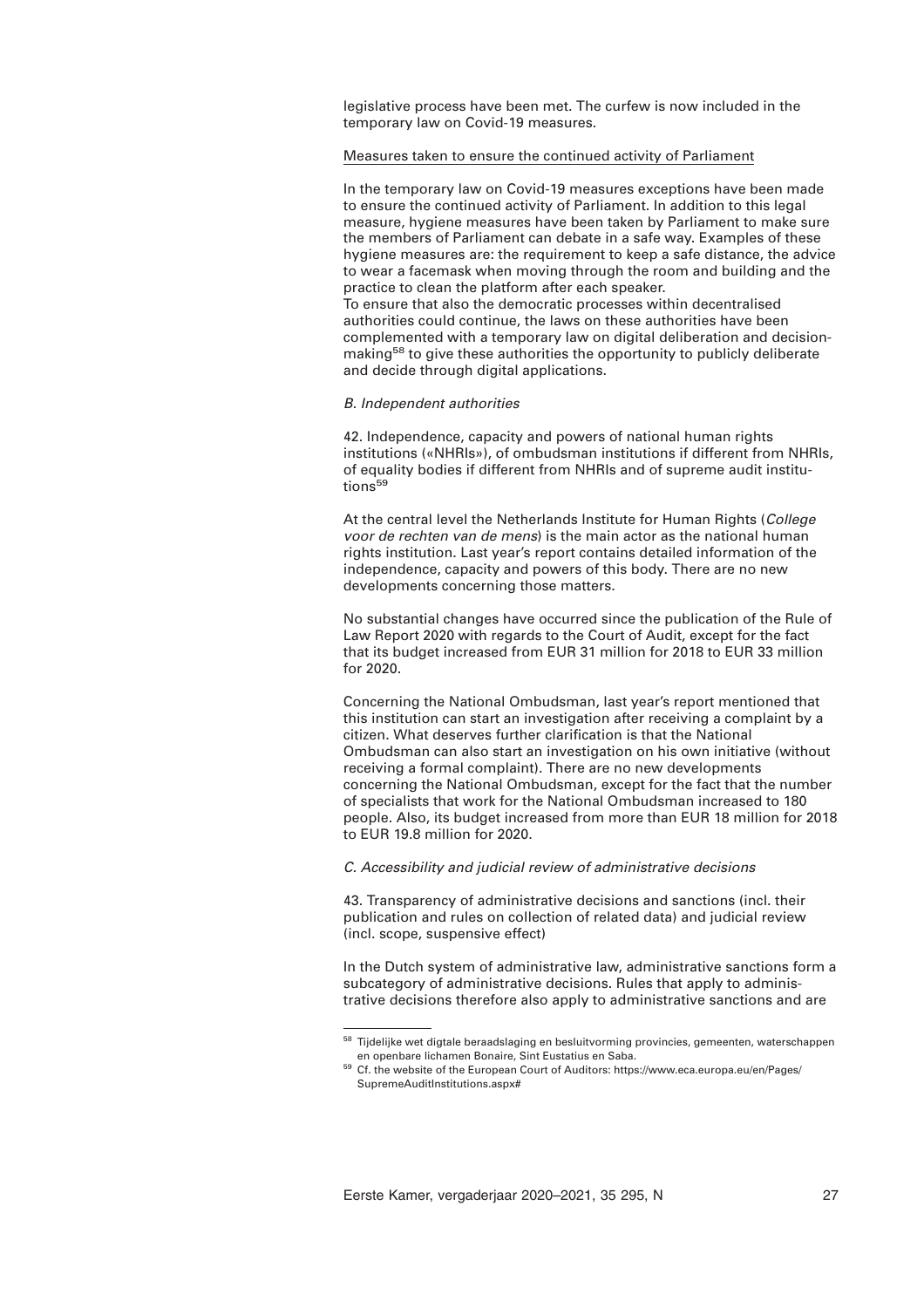mostly laid down in the General Administrative Law Act. Given the more punitive nature of administrative sanctions, additional rules and safeguards apply to these types of administrative decisions in comparison to non-punitive administrative decisions. For example, when a person is being heard on account of a perceived violation of an administrative rule and are threatened with an administrative sanction, they are not obliged to make a statement on the perceived violation. Also, administrative bodies are only allowed to impose an administrative sanction if they have a legal basis to do so. These rules are laid down in chapter 5 of the General Administrative Law Act.

The collection of data related to administrative decisions and sanctions has to be in line with general rules on the collection of data by government agencies and privacy rules and regulations. Given the decentralised nature of the administrative law system in the Netherlands, there is no general overview of the amount of administrative decisions and sanctions taken by all government bodies on the local, provincial and national level. Often, government bodies do keep track of this themselves, but there is no legal obligation to do so. Results are often published by these bodies in their annual reports.

In the information provided for last year's report, we mentioned that the Digital Publications Act (*Wet elektronische publicaties*) had been put forward in Parliament. The Digital Publications Act aims to increase accessibility of (proposed) administrative decisions not addressed to one or more persons concerned, by dictating that those decisions are to be published in the digital official journals of the administrative bodies. This bill has passed Parliament and will go into effect on 1 July 2021.

Concerning the judicial review of administrative decisions, there is one additional piece of information we can provide. An appeal against an administrative decision, either at the respective administrative body that originally took the decision or at a subsequent court, does not automatically result in the suspension of the administrative decision. However, suspension of the decision can be requested at a court via a preliminary injunction.

44. Implementation by the public administration and State institutions of final court decisions

No substantial changes have occurred since the publication of the Rule of Law Report 2020 with regards to the implementation by the public administration and State institutions of final court decisions.

# *D. The enabling framework for civil society*

45. Measures regarding the framework for civil society organizations (e.g. access to funding, registration rules, measures capable of affecting the public perception of civil society organizations, etc.)

In the information provided for last year's report we mentioned that a legislative proposal had been submitted which aims to provide more clarity for board members of associations and foundations as to what their tasks and responsibilities are (*Wet bestuur en toezicht rechtspersonen*). This proposal was passed by Parliament and the law is scheduled to go into effect on 1 July 2021. We also mentioned that in order to provide more transparency a proposal had been drafted for associations, foundations and churches to publicly disclose substantive donations they receive from outside the EU/EEA and in addition, for foundations to disclose their annual accounts (*Wetsvoorstel transparantie geldstromen*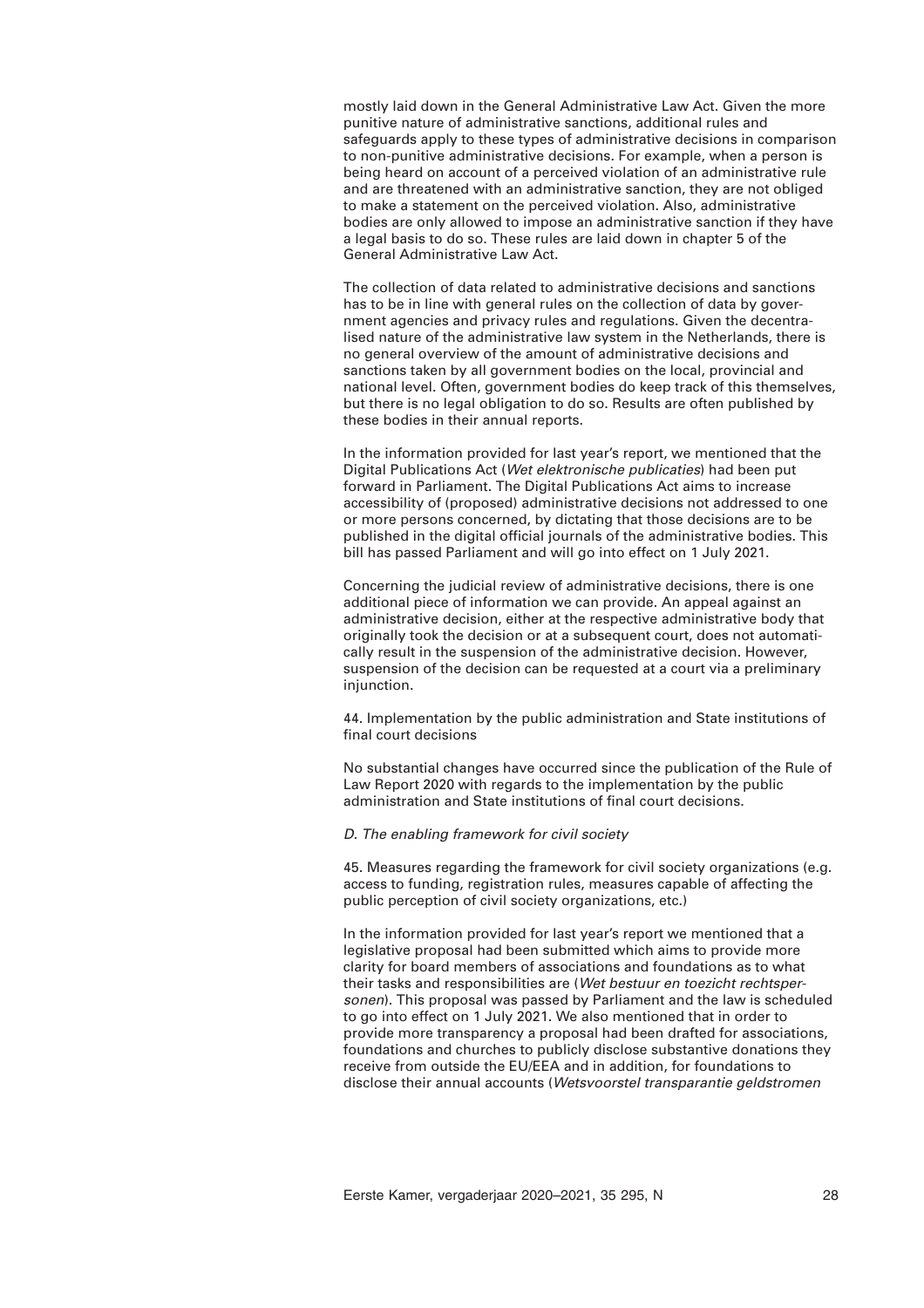*naar maatschappelijke organizaties*). This proposal is currently pending before the House of Representatives.

Civil society organizations can apply for a wide range of subsidies at the national, regional and local level of government. The terms and conditions for those subsidies can vary, but there is a general legal framework laid down in the General Administrative Law Act. This framework contains rules on the rights and obligations that rest on both the administrative body providing the subsidy and the organization receiving it.

There is a strong and vibrant culture of civil society organizations who actively campaign on issues concerning the rule of law. As far as measures capable of affecting the public perception of these civil society organizations go, the Dutch government has no specific policy in place.

No other substantial changes have occurred since the publication of the Rule of Law Report 2020 with regards to the enabling framework for civil society.

## *E. Initiatives to foster a rule of law culture*

46. Measures to foster a rule of law culture (e.g. debates in national Parliaments on the rule of law, public information campaigns on rule of law issues, etc.)

As mentioned under the previous topic, there are civil society organizations such as ProDemos<sup>60</sup> that foster a rule of law culture. The national government itself does not have a specific programme designed for this purpose. Last year the government did launch the National Human Rights Action Plan 2020 which describes how the government wants to protect and promote human rights in the Netherlands.<sup>61</sup> Also, the Academy for Legislation provides training for civil servants on topics such as constitutional law and the rule of law in general.<sup>62</sup> These courses are mandatory for civil servants of the national government that enter specific trainee programmes.

On 27 January 2021, the European Affairs Committee of the House of Representatives held a committee debate with the Minister of Foreign Affairs on the developments concerning the rule of law in the EU.

Although the national government cannot itself mandate a specific curriculum in secondary education, it can and does set certain general assignments for boards of education and core goals for students. Among these are assignments and core goals that place emphasis on the meaning of the rule of law and its importance to Dutch society. In November 2020, the House of Representatives overwhelmingly voted in favour of new legislation that makes fostering of respect for and knowledge of the rule of law in both national and international context a core assignment of education boards and the curricula that they establish. The proposed new legislation is at the moment being debated by the Senate.<sup>63</sup>

<sup>&</sup>lt;sup>60</sup> Voorpagina – ProDemos English

<sup>61</sup> National Action Plan on human rights 2020 | Publication | Government.nl

<sup>&</sup>lt;sup>62</sup> The Academy | Academie voor Wetgeving / Academie voor Overheidsjuristen (rechtenoverheid.nl)

<sup>&</sup>lt;sup>63</sup> Eerste Kamer der Staten-Generaal – Verduidelijking van de burgerschapsopdracht aan scholen in het funderend onderwijs (35.352)